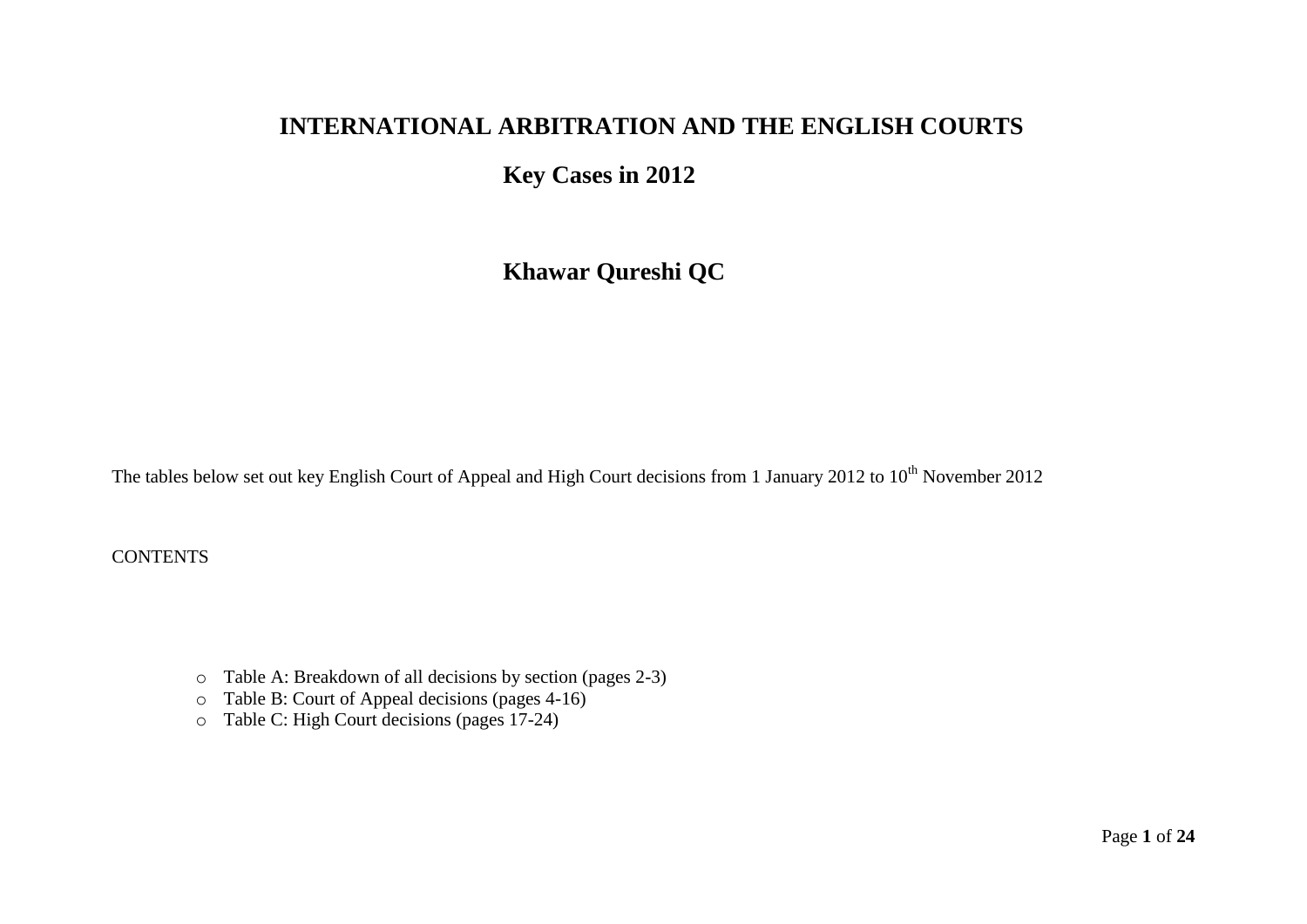#### **TABLE A**

#### **BREAKDOWN OF DECISIONS BY SECTION**

| <b>Section</b> | Name and citation                                                                                     |
|----------------|-------------------------------------------------------------------------------------------------------|
|                | Bitumex (HK) Co Ltd v IRPC Public Co Ltd [2012] EWHC 1065                                             |
| $\overline{7}$ | Joint Stock Asset Management Co Ingosstrakh-Investments v BNP Paribas SA [2012] EWCA Civ 644          |
|                | Sulamerica Cia Nacional de Seguros SA v Enesa Engenharia SA [2012] EWCA Civ 638                       |
| 9              | Nomihold Securities Inc v Mobile Telesystems Finance SA [2012] EWHC 130                               |
|                | Citigroup Global Markets Ltd v Amatra Leveraged Feeder Holdings Ltd [2012] EWHC 1331                  |
|                | Aeroflot - Russian Airlines v Berezovsky [2012] EWHC 1610                                             |
|                | Fortress Value Recovery Fund I LLC v Blue Skye Special Opportunities Fund LP [2012] EWHC 1486         |
|                | Merit Process Engineering Ltd v Balfour Beatty Engineering Services [2012] EWHC 1376                  |
|                | Lombard North Central Plc v GATX Corp [2012] EWHC 1067                                                |
|                | Turville Heath Inc v Chartis Insurance UK Ltd (formerly AIG UK Ltd) [2012] EWHC 3019 (TCC)            |
| 14             | Finmoon Ltd v Baltic Reefers Management Ltd [2012] EWHC 920                                           |
| 18             | Itochu Corp v Johann MK Blumenthal GmbH & Co KG [2012] EWCA Civ 996                                   |
|                | Enercon GmbH v Enercon (India) Ltd [2012] EWHC 689                                                    |
| 34             | Terna Bahrain Holding Co v Marzook (unreported)                                                       |
| 44             | Western Bulk Shipowning III A/S v Carbofer Maritime Trading ApS (The Western Moscow) [2012] EWHC 1224 |
| 47             | Rotenberg v Sucafina SA [2012] EWCA Civ 637                                                           |
| 66             | West Tankers Inc v Allianz SpA (The Front Comor) [2012] EWCA Civ 27                                   |
|                | Nomihold Securities Inc v Mobile Telesystems Finance SA [2012] EWCA Civ 40                            |
|                | Aveng (Africa) Ltd v Government of the Gabonese Republic [2012] EWHC 1687                             |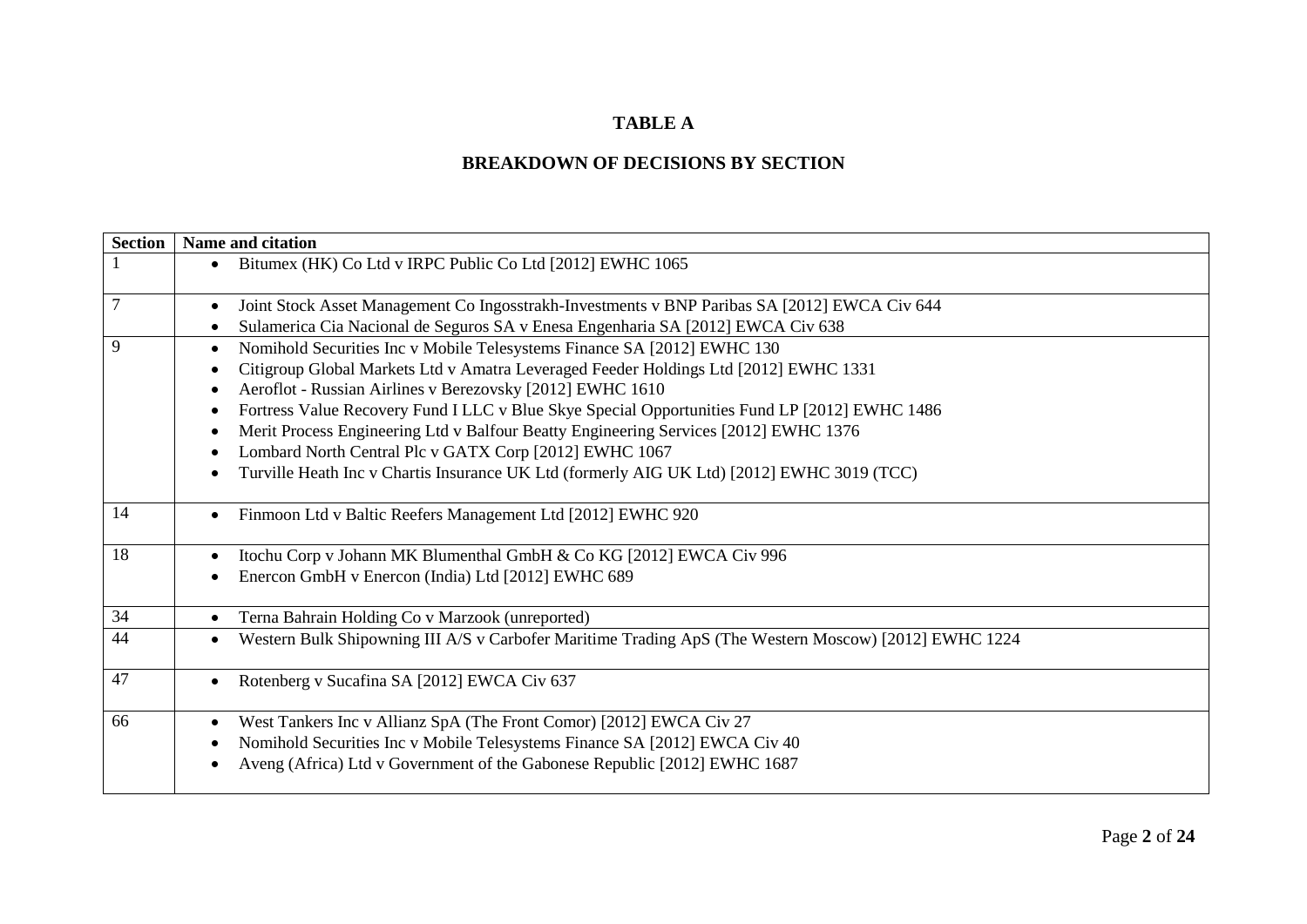| 67             | Abuja International Hotels Ltd v Meridien SAS [2012] EWHC 87<br>$\bullet$                                                                                                                                                                                                                                                                                                                                                                                                                                                                                                                                                                                                                                                                                                                                                                                                                                                                                                                                                                                                                      |
|----------------|------------------------------------------------------------------------------------------------------------------------------------------------------------------------------------------------------------------------------------------------------------------------------------------------------------------------------------------------------------------------------------------------------------------------------------------------------------------------------------------------------------------------------------------------------------------------------------------------------------------------------------------------------------------------------------------------------------------------------------------------------------------------------------------------------------------------------------------------------------------------------------------------------------------------------------------------------------------------------------------------------------------------------------------------------------------------------------------------|
|                | PEC Ltd v Asia Golden Rice Co Ltd [2012] EWHC 846 (Comm)                                                                                                                                                                                                                                                                                                                                                                                                                                                                                                                                                                                                                                                                                                                                                                                                                                                                                                                                                                                                                                       |
| 68             | Petrochemical Industries Company (K.S.C) v The Dow Chemical Company [2012] EWHC 2739<br>Michael Wilson & Partners Ltd v Sinclair [2012] EWHC 2560 (appeal outstanding)<br>$\bullet$<br>Latvian Shipping Co v Russian People's Insurance Co (ROSNO) Open Ended Joint Stock Co (Ojars Vacietis, The) [2012] EWHC 1412<br>Abuja International Hotels Ltd v Meridien SAS [2012] EWHC 87<br>Nestor Maritime SA v Sea Anchor Shipping Co Ltd [2012] EWHC 996                                                                                                                                                                                                                                                                                                                                                                                                                                                                                                                                                                                                                                         |
| 69             | Carboex S.A. v Louis Dreyfus Commodities Suisse S.A. [2012] EWCA Civ 838<br>Polestar Maritime Ltd v YHM Shipping Co Ltd (The Rewa) [2012] EWCA Civ 153<br>$\bullet$<br>West Tankers Inc v Allianz SpA (formerly known as Riunione Adriatica Sicurta), Generali Assicurazioni Generali SpA [2012] EWHC 854<br>Isabella Shipowner SA v Shagang Shipping Co Ltd [2012] EWHC 1077<br>MRI Trading AG v Erdenet Mining Corporation LLC [2012] EWHC 1988<br>$\bullet$<br>DGM Commodities Corp v Sea Metropolitan S.A. [2012] EWHC 1984<br>Taokas Navigation SA v Komrowski Bulk Shipping KG (GmbH & Co), Kent Line International Ltd., Solym Carriers Ltd [2012] EWHC<br>1888<br>Metall Market OOO v Vitorio Shipping Company Limited [2012] EWHC 844<br>Eitzen Bulk A/S v Ttmi Sarl [2012] EWHC 202<br>Progress Bulk Carriers Limited v Tube City IMS L.L.C. [2012] EWHC 273<br>ED & F Man Sugar Ltd v Unicargo Transportgesellschaft mbH [2012] EWHC 2879<br>Wuhan Ocean Economic and Technical Cooperation Co Ltd v Schiffahrts-Gesellschaft "Hansa Murcia" MBH & Co KG [2012] EWHC<br>3104 (Comm) |
| 70             | Navios International Inc v Sangamon Transportation Group [2012] EWHC 166<br>$\bullet$                                                                                                                                                                                                                                                                                                                                                                                                                                                                                                                                                                                                                                                                                                                                                                                                                                                                                                                                                                                                          |
| 80             | Nestor Maritime SA v Sea Anchor Shipping Co Ltd [2012] EWHC 996                                                                                                                                                                                                                                                                                                                                                                                                                                                                                                                                                                                                                                                                                                                                                                                                                                                                                                                                                                                                                                |
| 91             | du Plessis v Fontgary Leisure Parks Ltd [2012] EWCA Civ 409<br>$\bullet$                                                                                                                                                                                                                                                                                                                                                                                                                                                                                                                                                                                                                                                                                                                                                                                                                                                                                                                                                                                                                       |
| $101 -$<br>103 | Yukos Capital Sarl v OJSC Rosneft Oil Co [2012] EWCA Civ 855                                                                                                                                                                                                                                                                                                                                                                                                                                                                                                                                                                                                                                                                                                                                                                                                                                                                                                                                                                                                                                   |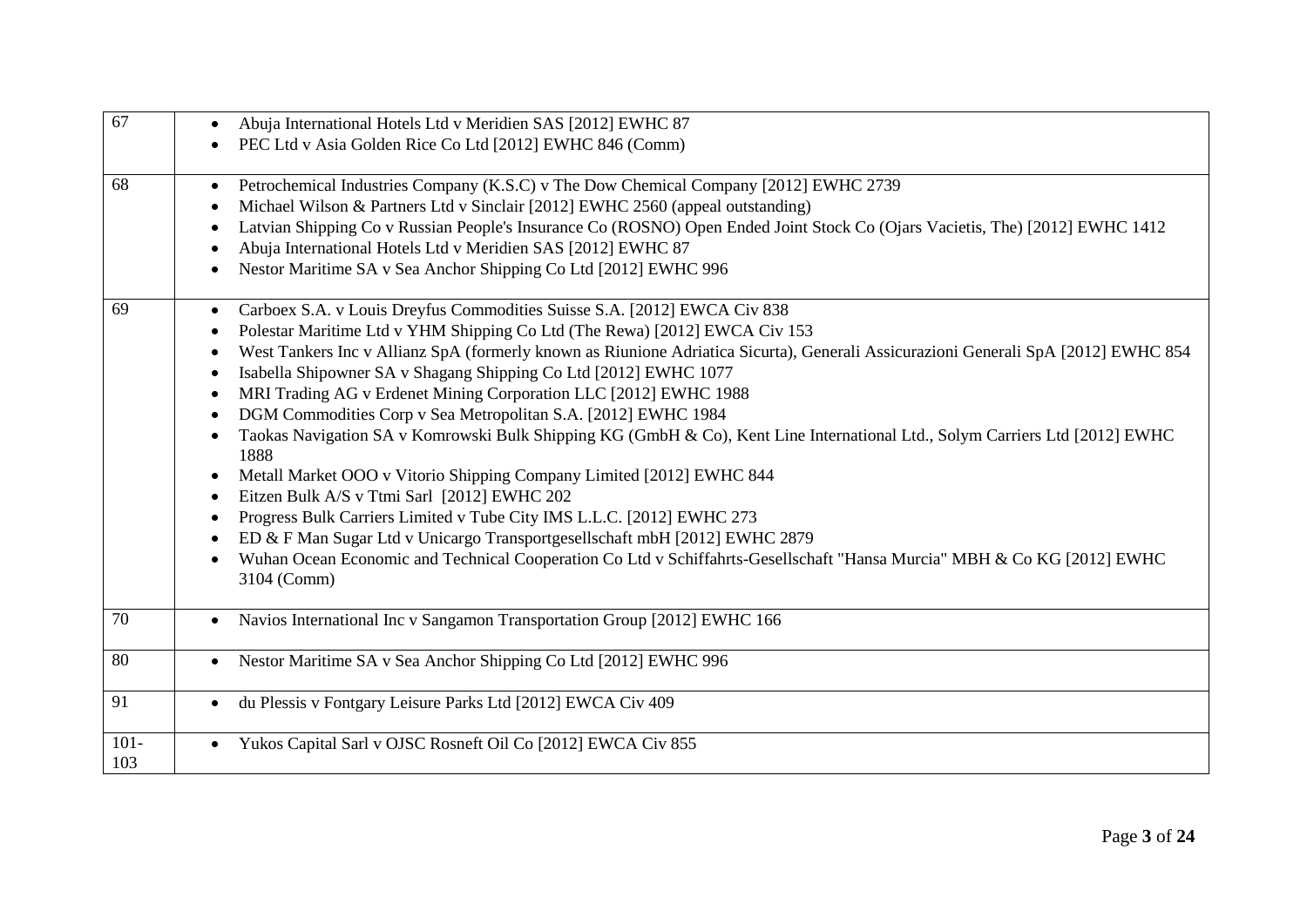### **TABLE B**

| No.              | Name                                                                                         | Date, citation                                  | <b>Issue</b>                                                                                          | Summary                                                                                                                                                                                                                                                                                                                                                                                                                                                                                                                                                          | Judgment                                                                                                                                                                                                                                                                                                                                                                                                                     |  |
|------------------|----------------------------------------------------------------------------------------------|-------------------------------------------------|-------------------------------------------------------------------------------------------------------|------------------------------------------------------------------------------------------------------------------------------------------------------------------------------------------------------------------------------------------------------------------------------------------------------------------------------------------------------------------------------------------------------------------------------------------------------------------------------------------------------------------------------------------------------------------|------------------------------------------------------------------------------------------------------------------------------------------------------------------------------------------------------------------------------------------------------------------------------------------------------------------------------------------------------------------------------------------------------------------------------|--|
| <b>SECTION 7</b> |                                                                                              |                                                 |                                                                                                       |                                                                                                                                                                                                                                                                                                                                                                                                                                                                                                                                                                  |                                                                                                                                                                                                                                                                                                                                                                                                                              |  |
| 1.               | Joint Stock Asset<br>Management Co<br>Ingosstrakh-<br>Investments v<br><b>BNP Paribas SA</b> | 24 May 2012,<br>$[2012]$ EWCA<br><b>Civ 644</b> | Whether there could be<br>an anti-suit injunction<br>against a non-party to<br>an arbitration clause. | D1 and D2 were Russian companies<br>ultimately controlled by a Mr<br>Deripaska. D1 had provided a<br>guarantee to BNP Paribas S.A by<br>which it guaranteed certain<br>liabilities of one of its subsidiaries<br>under a loan made by BNP Paribas<br>to that subsidiary. The guarantee<br>was governed by English law and<br>provided for London seated<br>arbitration under the LCIA Rules<br>(with an option for BNP Paribas to<br>bring proceedings in the English<br>courts). D2 was the trust manager<br>of a very small shareholding in D1<br>$(0.14\%)$ . | The Court of Appeal<br>dismissed the appeal, and<br>upheld the injunction on the<br>basis that there was sufficient<br>evidence to show that D2<br>colluded with D1 in bringing<br>the Russian proceedings in an<br>attempt to defeat or impede<br>the arbitration brought by the<br>Bank. The factors taken into<br>account by the Court of<br>Appeal were:<br>the common control of<br>D1 and D2;<br>the importance of the |  |
|                  |                                                                                              |                                                 |                                                                                                       | A dispute arose under the loan and<br><b>BNP</b> Paribas brought arbitration<br>proceedings against D1 seeking<br>payment under the guarantee. D1<br>asserted in those proceedings that<br>the guarantee was void as it had not<br>been properly approved under<br>Russian company law. D2 (and<br>other shareholders of D1) brought                                                                                                                                                                                                                             | transaction (i.e. that Mr<br>Deripaska must have known of<br>the guarantee and both sets of<br>proceedings);<br>the timing of the<br>Russian proceedings (being<br>brought so long after the<br>guarantee was executed in                                                                                                                                                                                                    |  |

## **COURT OF APPEAL DECISIONS**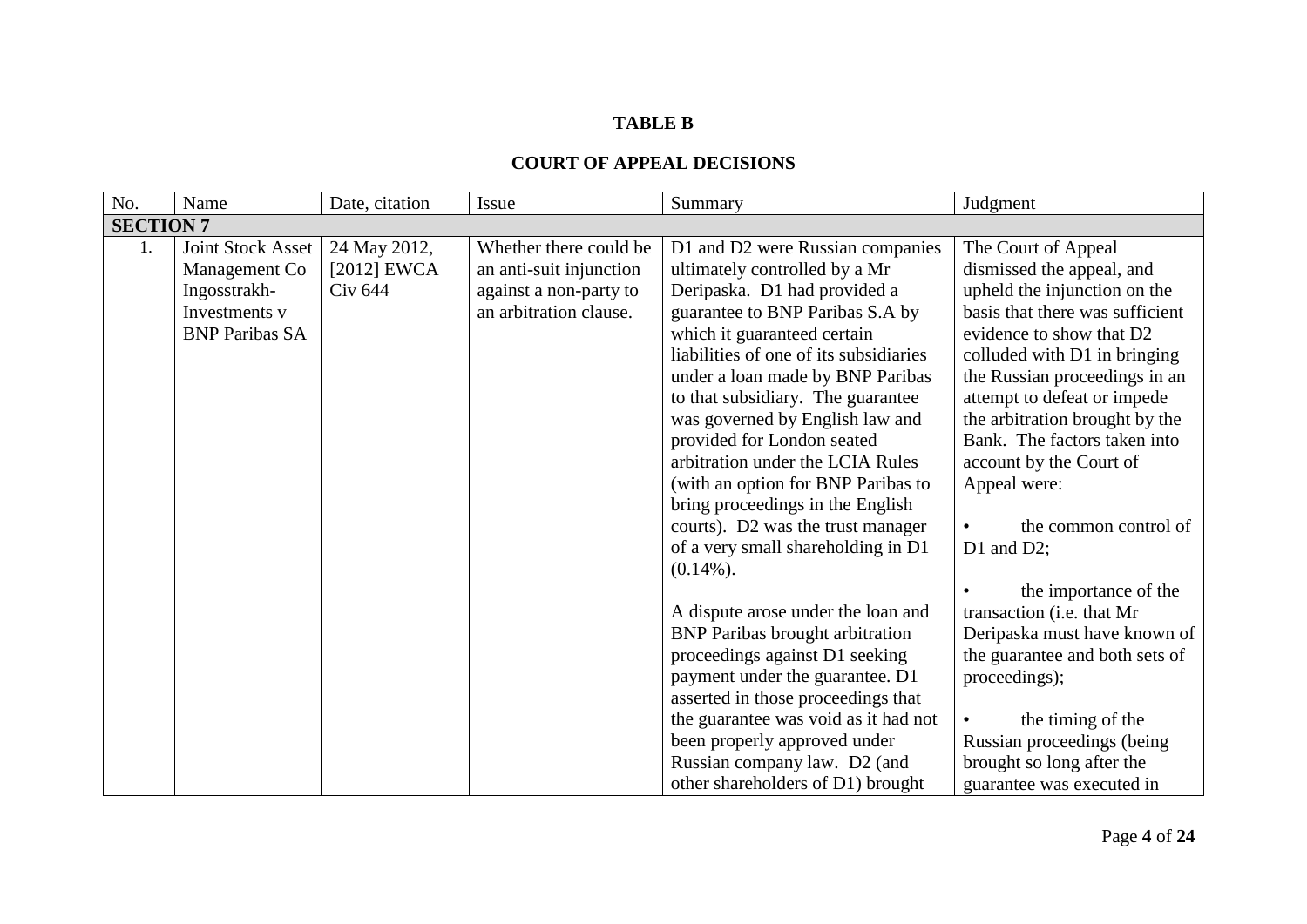|    |                                                                         |                                                 |                                                  | proceedings in Russia in the<br>Moscow Arbitrazh Court against<br>BNP Paribas and D1 seeking a<br>declaration that the guarantee was<br>void. BNP Paribas obtained an<br>interim anti-suit injunction against<br>both D1 (seeking to restrain D1<br>from assisting in the Russian<br>proceedings) and D2 on the basis<br>that the Russian proceedings were<br>vexatious and oppressive. D1 and                                                                                                                                                                                                                                          | 2008, but shortly after the<br>Bank filed its Statement of<br>Case in the arbitration); and<br>the improbability of<br>D2 acting alone.<br>England was the appropriate<br>forum for the action for an<br>anti-suit injunction, given that<br>B was seeking to restrain                                                                                                                                                                                                                                                            |
|----|-------------------------------------------------------------------------|-------------------------------------------------|--------------------------------------------------|-----------------------------------------------------------------------------------------------------------------------------------------------------------------------------------------------------------------------------------------------------------------------------------------------------------------------------------------------------------------------------------------------------------------------------------------------------------------------------------------------------------------------------------------------------------------------------------------------------------------------------------------|-----------------------------------------------------------------------------------------------------------------------------------------------------------------------------------------------------------------------------------------------------------------------------------------------------------------------------------------------------------------------------------------------------------------------------------------------------------------------------------------------------------------------------------|
|    |                                                                         |                                                 |                                                  | D2 appealed.                                                                                                                                                                                                                                                                                                                                                                                                                                                                                                                                                                                                                            | parties acting in concert from<br>subverting the valid English<br>arbitration agreement binding<br>one of them.                                                                                                                                                                                                                                                                                                                                                                                                                   |
| 2. | Sulamerica Cia<br>Nacional de<br>Seguros SA v<br>Enesa<br>Engenharia SA | 16 May 2012,<br>[2012] $EWCA$<br><b>Civ 638</b> | The correct law of the<br>arbitration agreement. | Sulamerica involved an insurance<br>agreement between two commercial<br>parties relating to the construction of<br>a power plant in Brazil. The insured<br>claimed under the policy, but the<br>declined liability. The<br>insurers<br>parties, the subject matter of the<br>insurance and the currency of the<br>policy were all Brazilian. The policy<br>was written in Portuguese and<br>English.<br>The policy contained two potentially<br>conflicting clauses;<br>a London<br>arbitration clause and an exclusive<br>jurisdiction clause in favour of the<br>courts of Brazil. Importantly, there<br>is also an express choice of | The appeal was dismissed.<br>There was no rule of law that<br>the proper law of the<br>arbitration agreement was the<br>law of the place of the seat,<br>and the authorities established<br>that the proper law of an<br>arbitration agreement might<br>not be the same as that of the<br>substantive contract of which<br>it formed part.<br>The proper law was to be<br>determined by undertaking a<br>three-stage enquiry into<br>express choice, implied choice<br>and closest and most real<br>connection. In the absence of |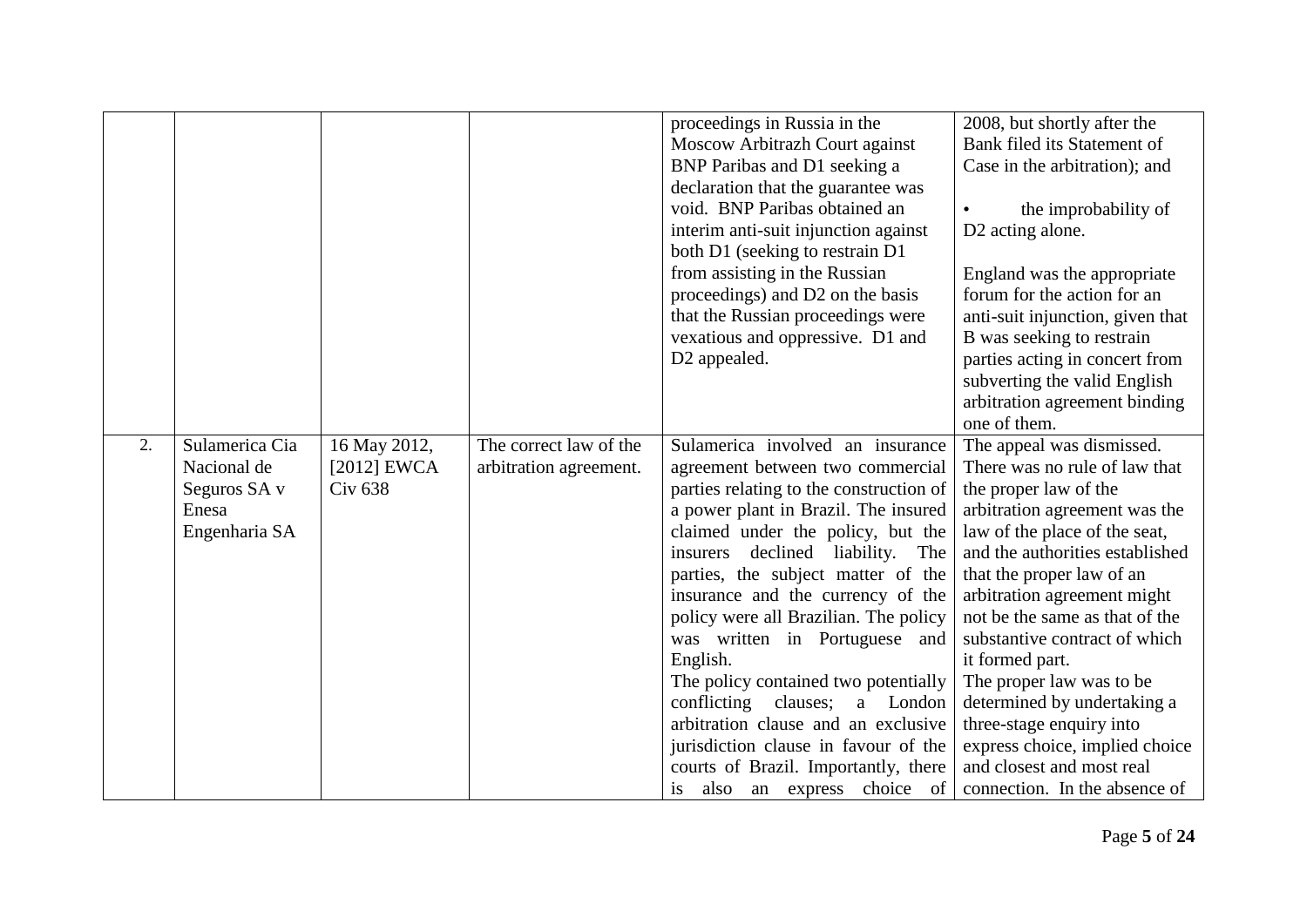|  | Brazilian law as the law governing     | any indication to the contrary, |
|--|----------------------------------------|---------------------------------|
|  | the contract. Under Brazilian law,     | an express choice of law        |
|  | arbitration clauses can only be        | governing the substantive       |
|  | invoked with the consent of the        | contract was a strong           |
|  | other party; all arbitration is        | indication of an implied choice |
|  | voluntary even if the contract         | of the same law in relation to  |
|  | stipulates binding arbitration.        | the agreement to arbitrate.     |
|  | The insurers gave notice<br>of         | There were two important        |
|  | arbitration. In response the insured   | factors indicating that the     |
|  | sought to establish that the insurers  | parties had not impliedly       |
|  | were not entitled to refer the dispute | chosen Brazilian law to govern  |
|  | arbitration and obtained an<br>to      | the arbitration agreement.      |
|  | injunction from the court in São       | First, the choice of London as  |
|  | Paulo restraining the insurers from    | the seat imported acceptance    |
|  | resorting to arbitration. In response  | that the arbitration would be   |
|  | the insurers made an application       | conducted and supervised        |
|  | without notice to the Commercial       | according to the provisions of  |
|  | Court seeking an injunction to         | the Arbitration Act 1996.       |
|  | restrain the insured from pursuing     | Secondly, if Brazilian law      |
|  | the proceedings in Brazil. This was    | meant that the arbitration      |
|  | granted.                               | agreement was enforceable       |
|  | The question for the Court of          | only with E's consent, that was |
|  | Appeal was whether to continue the     | an indication that the parties  |
|  | injunction, which entailed an          | did not intend the agreement    |
|  | analysis of whether the arbitration    | to be governed by that law.     |
|  | agreement was governed by              | An agreement to resolve         |
|  | Brazilian law.                         | disputes by arbitration in      |
|  |                                        | London, and therefore in        |
|  |                                        | accordance with English         |
|  |                                        | arbitral law, did not have a    |
|  |                                        | close juridical connection with |
|  |                                        | the system of law governing     |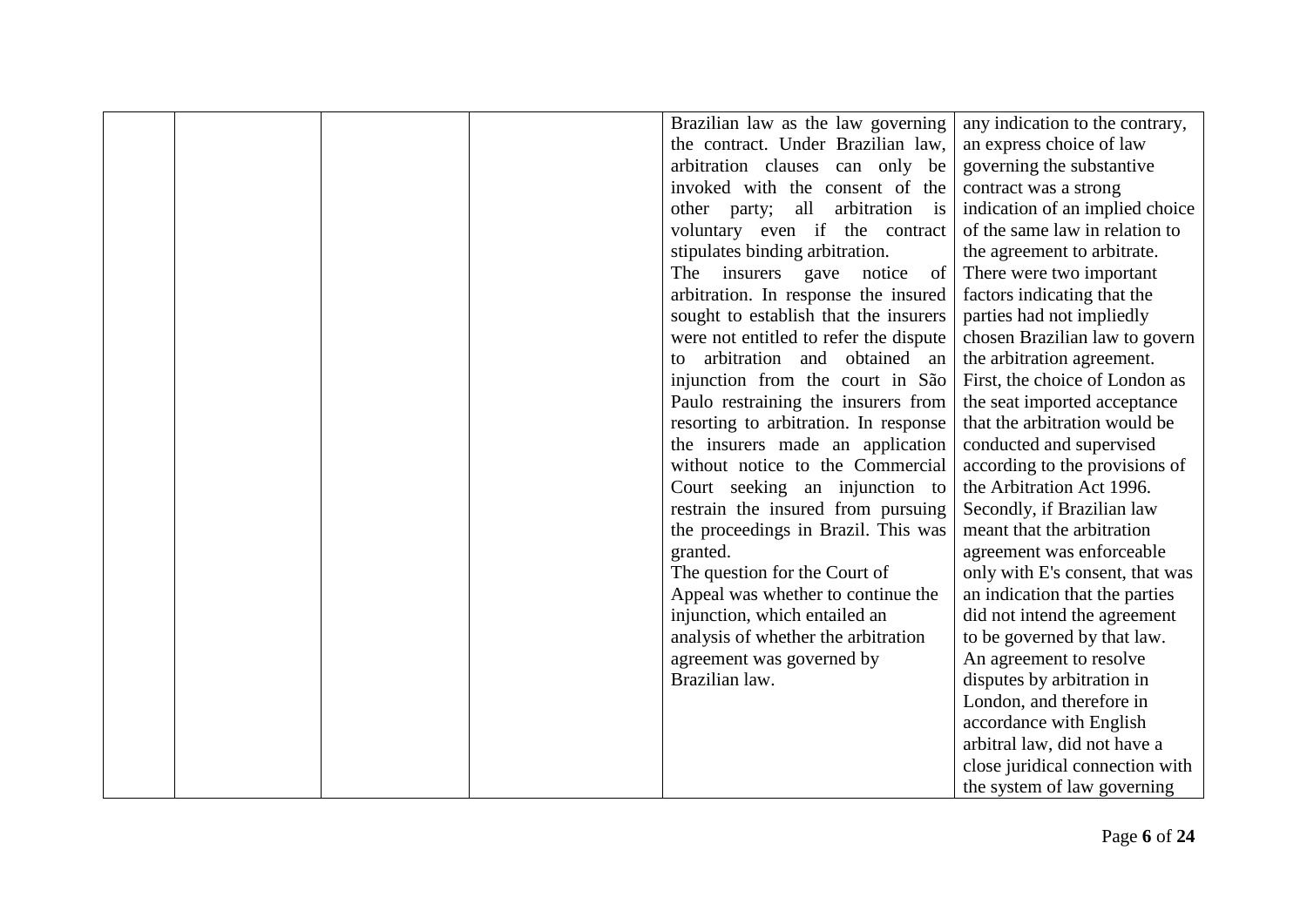|                   |               |                |                             |                                         | the policy of insurance, whose<br>purpose was unrelated to that<br>of dispute resolution; rather, it<br>had its closest and most real |
|-------------------|---------------|----------------|-----------------------------|-----------------------------------------|---------------------------------------------------------------------------------------------------------------------------------------|
|                   |               |                |                             |                                         | connection with the law of the                                                                                                        |
|                   |               |                |                             |                                         | place where the arbitration                                                                                                           |
|                   |               |                |                             |                                         | was to be held and which                                                                                                              |
|                   |               |                |                             |                                         | would exercise the supporting                                                                                                         |
|                   |               |                |                             |                                         | and supervisory jurisdiction.                                                                                                         |
|                   |               |                |                             |                                         | Its closest and most real                                                                                                             |
|                   |               |                |                             |                                         | connection was with English                                                                                                           |
|                   |               |                |                             |                                         | law, and thus it was right that                                                                                                       |
|                   |               |                |                             |                                         | the arbitration agreement was                                                                                                         |
|                   |               |                |                             |                                         | governed by English law.                                                                                                              |
| <b>SECTION 18</b> |               |                |                             |                                         |                                                                                                                                       |
| 3.                | Itochu Corp v | 24 July 2012,  | A decision under the        | The appellant applied for permission    | Appeal dismissed. In ad hoc                                                                                                           |
|                   | Johann MK     | [2012] $EWCA$  | <b>Arbitration Act 1996</b> | to appeal against an order providing    | arbitrations without an                                                                                                               |
|                   | Blumenthal    | <b>Civ 996</b> | s.18 $(3)$ appointing a     | for the appointment of a sole           | appointing authority under the                                                                                                        |
|                   | GmbH & Co KG  |                | sole arbitrator on the      | arbitrator in an arbitration between it | Arbitration Act 1996, unless                                                                                                          |
|                   |               |                | basis that, pursuant to     | and the respondents under a letter of   | the parties agree on the                                                                                                              |
|                   |               |                | s.15 $(3)$ of the Act,      | guarantee. The letter of guarantee      | number of arbitrators, a sole                                                                                                         |
|                   |               |                | there had been no           | contained an arbitration clause         | arbitrator will be appointed                                                                                                          |
|                   |               |                | agreement as to the         | stating that "Any dispute arising out   | even if the arbitration                                                                                                               |
|                   |               |                | number of arbitrators       | of this letter of guarantee shall be    | agreement suggests that the                                                                                                           |
|                   |               |                | was caught by the           | submitted to arbitration held in        | parties contemplated more                                                                                                             |
|                   |               |                | restriction on appeals      | London in accordance with English       | than one arbitrator.                                                                                                                  |
|                   |               |                | in $s.18(5)$ .              | law, and the award given by the         |                                                                                                                                       |
|                   |               |                |                             | arbitrators shall be final and binding  |                                                                                                                                       |
|                   |               |                |                             | on both parties". The respondent        |                                                                                                                                       |
|                   |               |                |                             | asserted that the clause provided for   |                                                                                                                                       |
|                   |               |                |                             | a sole arbitrator, whereas the          |                                                                                                                                       |
|                   |               |                |                             | appellant argued that it provided for   |                                                                                                                                       |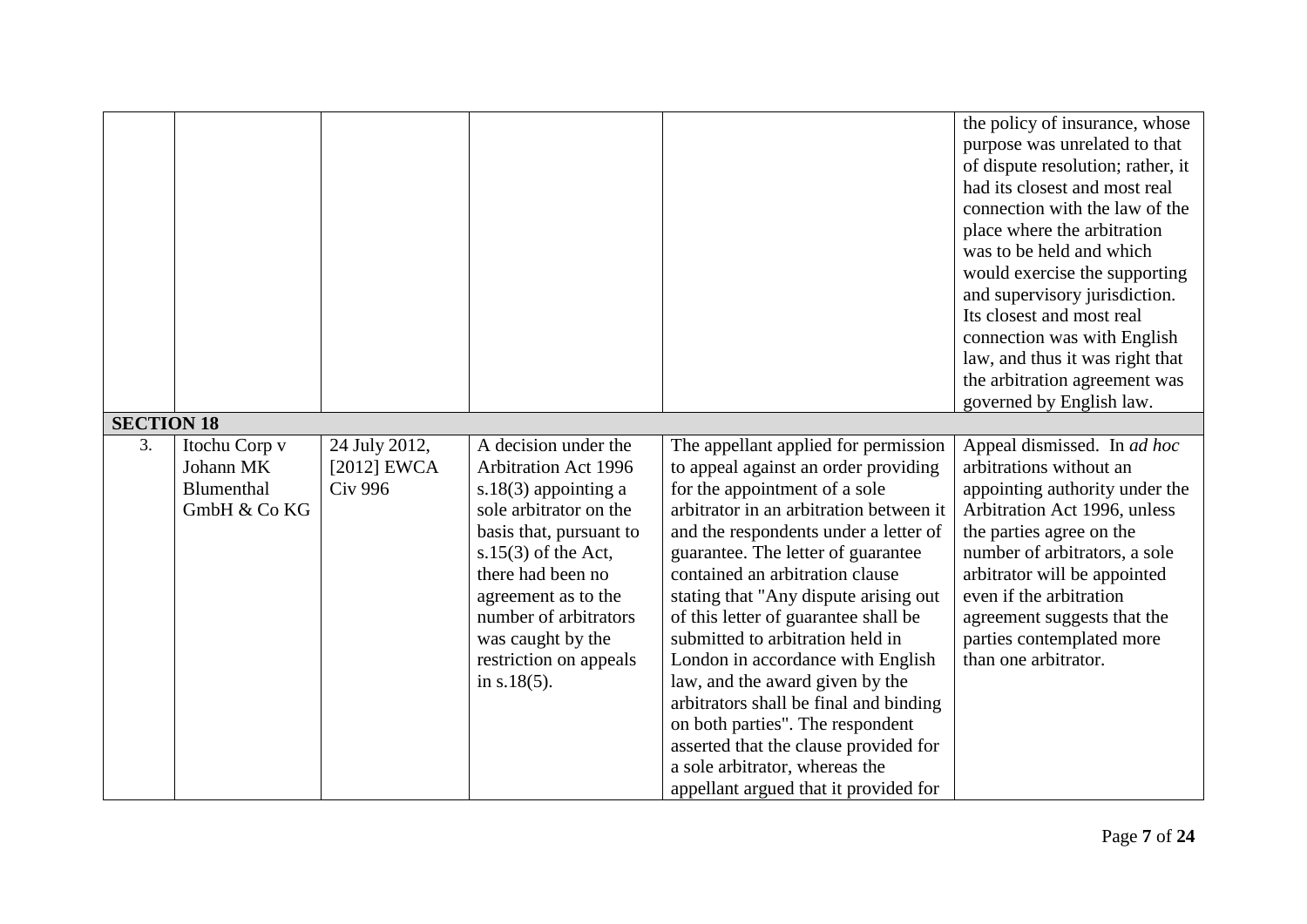|                   |             |                    |                                 | more than one arbitrator so that the    |                                 |
|-------------------|-------------|--------------------|---------------------------------|-----------------------------------------|---------------------------------|
|                   |             |                    |                                 | tribunal should consist of three        |                                 |
|                   |             |                    |                                 | arbitrators.                            |                                 |
| <b>SECTION 47</b> |             |                    |                                 |                                         |                                 |
| 4.                | Rotenberg v | 16 May 2012,       | The issue was whether           | The appellant coffee trading            | The appeal was allowed in       |
|                   | Sucafina SA | $[2012]$ EWCA      | there was anything in           | company appealed against a              | part.                           |
|                   |             | Civ <sub>637</sub> | the language of the             | decision that interim awards of an      |                                 |
|                   |             |                    | Rules of the Coffee             | appeal board acting for the Coffee      | There was nothing in the        |
|                   |             |                    | <b>Trade Federation (rules)</b> | Trade Federation were final and         | language of rules 48 or 49      |
|                   |             |                    | 48 and 49) to suggest           | binding in arbitral proceedings it      | which amounted to an            |
|                   |             |                    | that an arbitral tribunal       | had brought against the respondent      | agreement that an arbitral      |
|                   |             |                    | should not have the             | coffee supplier.                        | tribunal under those rules      |
|                   |             |                    | power to make interim           |                                         | should not have power to        |
|                   |             |                    | awards which                    | The parties were in dispute in          | make partial awards under the   |
|                   |             |                    | amounted to partial             | relation to a series of coffee futures  | Arbitration Act 1996 s.47. As   |
|                   |             |                    | awards under the                | contracts and the disputes went to      | there was no express or         |
|                   |             |                    | <b>Arbitration Act 1996</b>     | CTF arbitration. The CTF Appeal         | implied agreement to the        |
|                   |             |                    | s.47 and which were             | Board issued two appeal interim         | contrary, there was power       |
|                   |             |                    | final and binding.              | awards, the first dealing with the      | under s.47 to make partial      |
|                   |             |                    |                                 | identity of the sellers under the       | awards. The terms of both       |
|                   |             |                    |                                 | disputed contracts and the second       | interim appeal awards made it   |
|                   |             |                    |                                 | dealing with the quantum of the         | clear beyond doubt that the     |
|                   |             |                    |                                 | claims. The third award, the final      | board of appeal considered      |
|                   |             |                    |                                 | award, dealt with costs but was not     | each award was final and        |
|                   |             |                    |                                 | taken up or published because it was    | binding on the issues           |
|                   |             |                    |                                 | not paid for within the time period     | determined by it. The judge     |
|                   |             |                    |                                 | set down by the CTF Rules. The          | had plainly been right when he  |
|                   |             |                    |                                 | appellant sought an extension of        | held that each of the appeal    |
|                   |             |                    |                                 | time under section 79 of the            | interim awards was an award     |
|                   |             |                    |                                 | Arbitration Act 1996 to take up the     | under s.47 and final and        |
|                   |             |                    |                                 | final award on costs, alternatively a   | binding by the terms of s.58 of |
|                   |             |                    |                                 | declaration that in the event the final | the Arbitration Act             |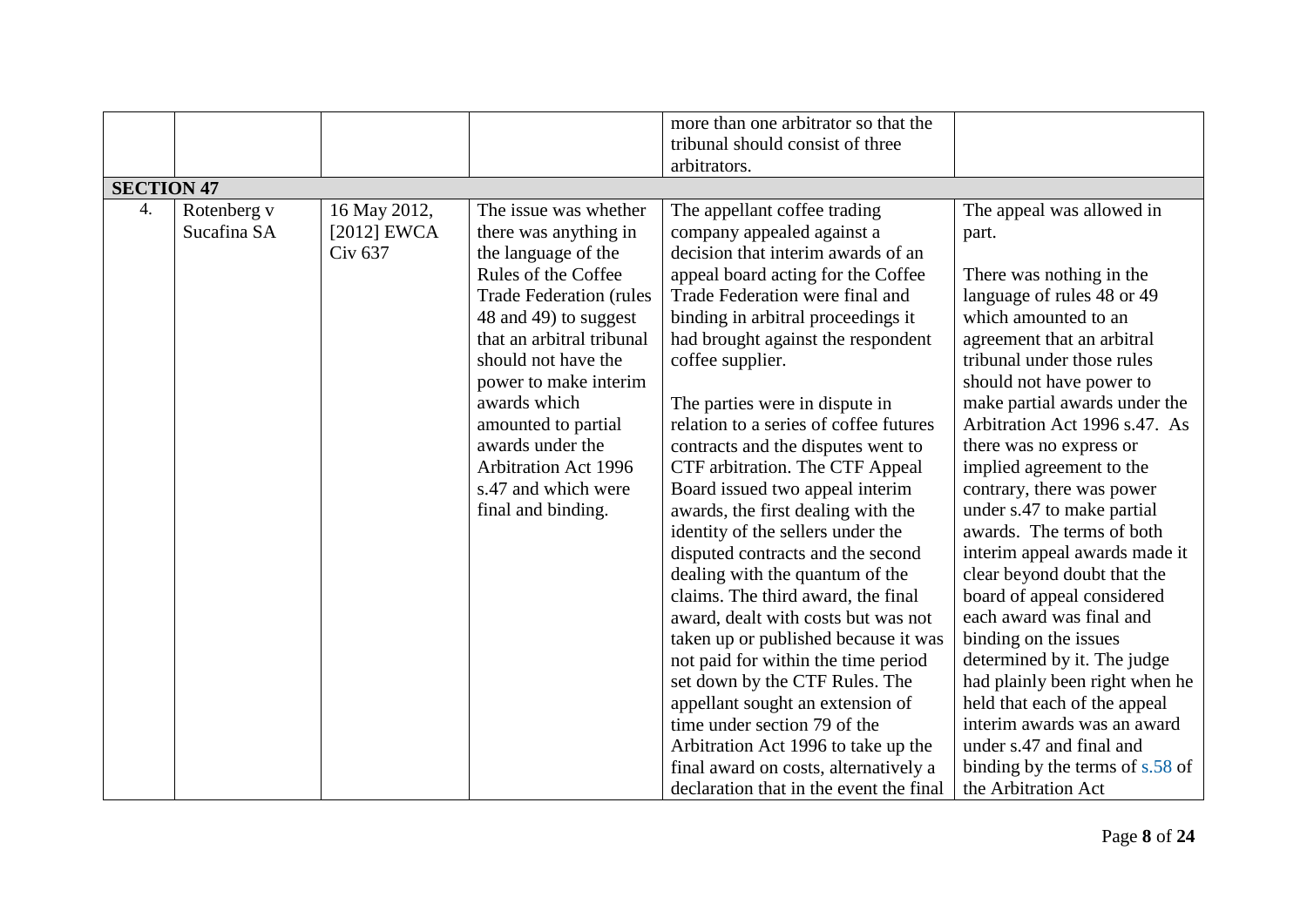|                   |                                                                  |                                                        |                                                                                                                                                                                                                                   | appeal award was not taken up, the<br>two appeal interim awards should<br>remain final and binding between<br>the parties. Sucafina argued that the<br>Appeal Board's awards should be<br>disregarded and the original awards<br>reinstated.                                                                                                                                                                                                                                                                                                                                                                                                                                 | The board of appeal had not<br>specifically set aside the<br>decision of the umpire on<br>costs in either of the two<br>appeal interim awards and it<br>was not set aside by necessary<br>implication. The umpire's<br>original award on costs had to<br>stand. S was entitled to<br>enforce that part of the<br>umpire's award relating to<br>costs and fees.                                                                |
|-------------------|------------------------------------------------------------------|--------------------------------------------------------|-----------------------------------------------------------------------------------------------------------------------------------------------------------------------------------------------------------------------------------|------------------------------------------------------------------------------------------------------------------------------------------------------------------------------------------------------------------------------------------------------------------------------------------------------------------------------------------------------------------------------------------------------------------------------------------------------------------------------------------------------------------------------------------------------------------------------------------------------------------------------------------------------------------------------|-------------------------------------------------------------------------------------------------------------------------------------------------------------------------------------------------------------------------------------------------------------------------------------------------------------------------------------------------------------------------------------------------------------------------------|
| <b>SECTION 66</b> |                                                                  |                                                        |                                                                                                                                                                                                                                   |                                                                                                                                                                                                                                                                                                                                                                                                                                                                                                                                                                                                                                                                              |                                                                                                                                                                                                                                                                                                                                                                                                                               |
| 5.                | <b>West Tankers</b><br>Inc v Allianz<br>SpA (The Front<br>Comor) | 24 January 2012,<br>$[2012]$ EWCA<br>Civ <sub>27</sub> | Did the court have<br>power under section<br>66, Arbitration Act<br>1996 to order judgment<br>to be entered in the<br>terms of an arbitral<br>award in a case where<br>the award was in the<br>form of a negative<br>declaration? | The underlying dispute between the<br>parties arises out of a collision<br>between the vessel Front Comor and<br>a pier serving an oil refinery<br>belonging to the vessel's charterers,<br>Erg Petroli SPA, in Italy. Following<br>the collision with the pier,<br>substantial claims for loss and<br>consequential damage were made by<br>Erg against the shipowners, West<br>Tankers, which were referred to<br>arbitration in accordance with the<br>London arbitration clause in the<br>charterparty. As the reference in<br>London was progressing, Erg's<br>subrogated insurers brought a claim<br>against West Tankers in the<br>Tribunale di Siracusa, in Italy, in | The Court of Appeal<br>dismissed the appeal, and<br>upheld the ruling of Field J.<br>The Court stated that the<br>phrase "enforced in the same<br>manner as a judgment to the<br>same effect" in section 66 was<br>not confined to enforcement<br>by one of the normal forms of<br>execution of a judgment but<br>could include other means of<br>giving judicial force to the<br>award on the same footing as a<br>judgment. |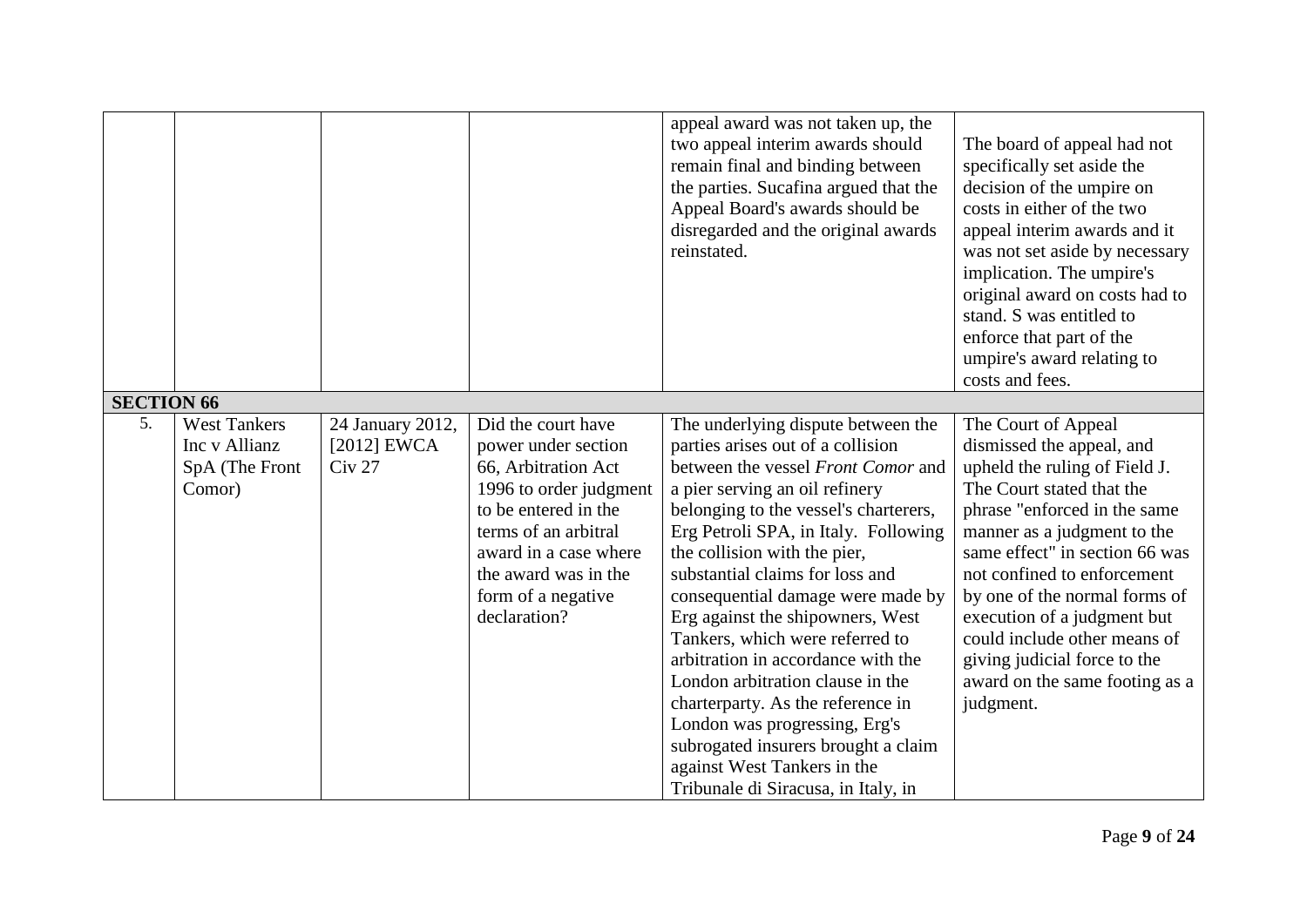|    |                   |                  |                       | respect of the same incident.                                                                                                                                                                                                                                                                                                                                                                                                                                                                                                                                                                                  |                               |
|----|-------------------|------------------|-----------------------|----------------------------------------------------------------------------------------------------------------------------------------------------------------------------------------------------------------------------------------------------------------------------------------------------------------------------------------------------------------------------------------------------------------------------------------------------------------------------------------------------------------------------------------------------------------------------------------------------------------|-------------------------------|
|    |                   |                  |                       | West Tankers deny that the<br>Tribunale di Siracusa has<br>jurisdiction, bearing in mind the<br>agreement to arbitrate in London.                                                                                                                                                                                                                                                                                                                                                                                                                                                                              |                               |
|    |                   |                  |                       | The London Arbitration Tribunal<br>issued an award in November 2008,<br>declaring that it had jurisdiction and<br>that West Tankers are under no<br>liability (whether in contract or in<br>tort or otherwise howsoever) to the<br>insurers in respect of the collision.<br>Simon J granted West Tankers leave<br>to enforce the arbitration award as a<br>Judgment and entered Judgment in<br>the terms of the award, pursuant to<br>section 66 of the Arbitration Act<br>1996. In April 2011, Field J<br>dismissed an application by the<br>insurers to set aside Simon J's order.<br>The insurers appealed. |                               |
| 6. | Nomihold          | 19 January 2012, | Whether a party who   | The court, which had provisionally                                                                                                                                                                                                                                                                                                                                                                                                                                                                                                                                                                             | The court's jurisdiction to   |
|    | Securities Inc v  | $[2012]$ EWCA    | had been granted      | decided to grant the proposed                                                                                                                                                                                                                                                                                                                                                                                                                                                                                                                                                                                  | impose the condition sought   |
|    | Mobile            | $Civ$ 40         | permission to appeal  | appellant permission to appeal, had                                                                                                                                                                                                                                                                                                                                                                                                                                                                                                                                                                            | should be exercised. If the   |
|    | Telesystems       | (Application for | should be required to | to decide whether, as a condition of                                                                                                                                                                                                                                                                                                                                                                                                                                                                                                                                                                           | proposed appellant was to     |
|    | <b>Finance SA</b> | permission to    | pay into court all or | granting permission, the proposed                                                                                                                                                                                                                                                                                                                                                                                                                                                                                                                                                                              | have the benefit of the       |
|    |                   | appeal to        | some of the judgment  | appellant should be required to pay                                                                                                                                                                                                                                                                                                                                                                                                                                                                                                                                                                            | discretion exercisable by the |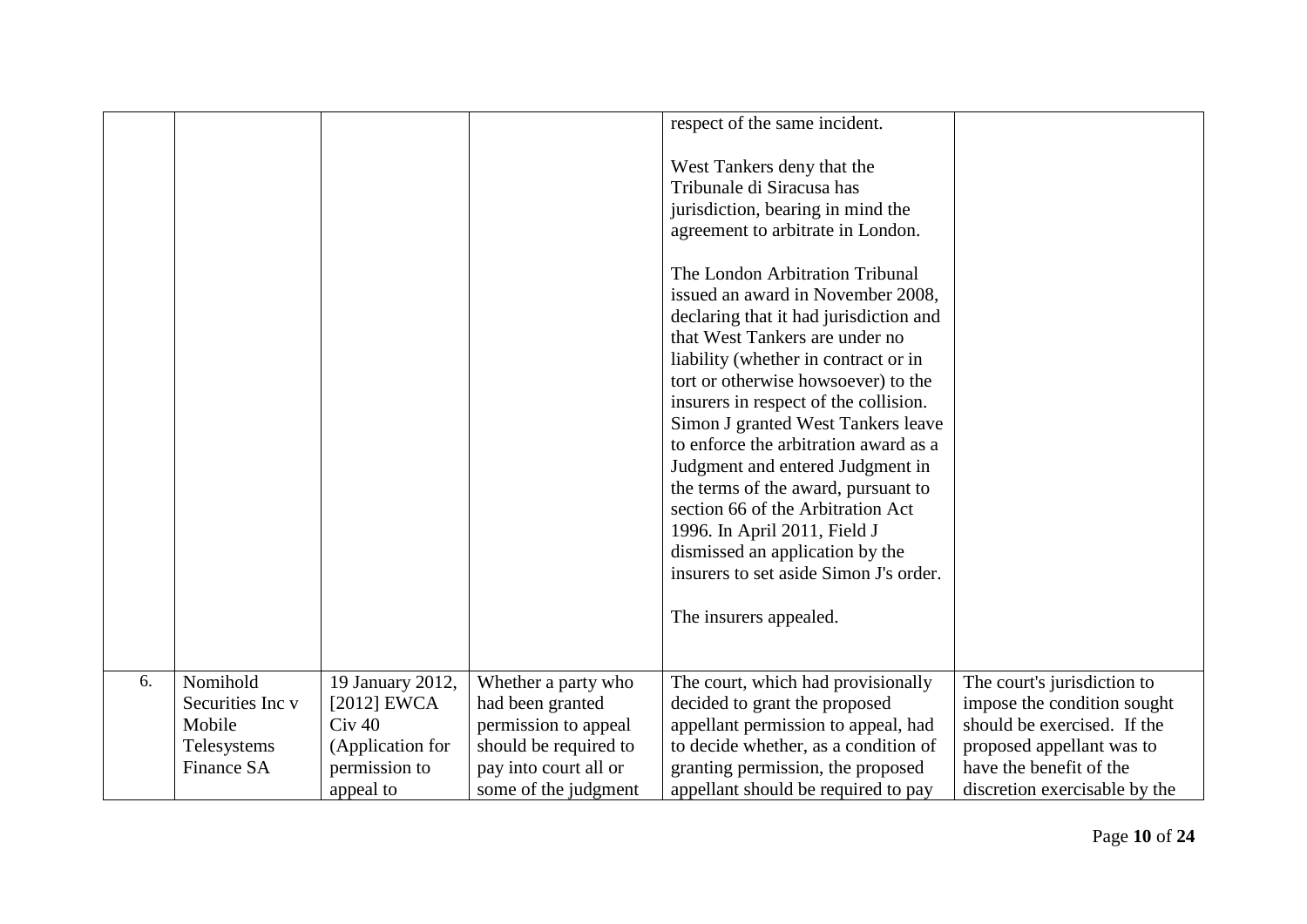|  | Supreme Court  | debt entered in its  | into court all or part of the amount  | court in granting permission to  |
|--|----------------|----------------------|---------------------------------------|----------------------------------|
|  | was refused).  | favour under section | of the judgment debt which had        | appeal, it should pay into court |
|  |                | 66, Arbitration Act  | entered under section 66,             | the amount of the judgment       |
|  | [Separate]     | 1996.                | Arbitration Act 1996 in favour of     | debt.                            |
|  | Nomihold case  |                      | the proposed respondent. The          |                                  |
|  | included below |                      | proposed respondent argued that       |                                  |
|  | in High Court  |                      | such a condition should be imposed:   |                                  |
|  | section.]      |                      | the proposed appellant was            |                                  |
|  |                |                      | effectively a company with one        |                                  |
|  |                |                      | asset; that asset was the             |                                  |
|  |                |                      | indebtedness due from its parent      |                                  |
|  |                |                      | company, a company of very            |                                  |
|  |                |                      | considerable size and means,          |                                  |
|  |                |                      | resulting from the on-lending by the  |                                  |
|  |                |                      | proposed appellant of monies          |                                  |
|  |                |                      | borrowed in Luxembourg by way of      |                                  |
|  |                |                      | loan notes; those loan notes were     |                                  |
|  |                |                      | shortly repayable; further, since the |                                  |
|  |                |                      | relevant arbitration award had been   |                                  |
|  |                |                      | obtained, steps had been taken to     |                                  |
|  |                |                      | avoid satisfying the debt; they had   |                                  |
|  |                |                      | been taken at the instance of and by  |                                  |
|  |                |                      | the parent company and consisted of   |                                  |
|  |                |                      | the reduction of the indebtedness     |                                  |
|  |                |                      | due from the parent to the proposed   |                                  |
|  |                |                      | appellant by the parent directly      |                                  |
|  |                |                      | paying the holders of loan notes;     |                                  |
|  |                |                      | that, assuming that there was a set-  |                                  |
|  |                |                      | off, reduced the liability of the     |                                  |
|  |                |                      | parent to the proposed appellant by   |                                  |
|  |                |                      | an equal amount; moreover, it was     |                                  |
|  |                |                      | apparent that the proposed appellant  |                                  |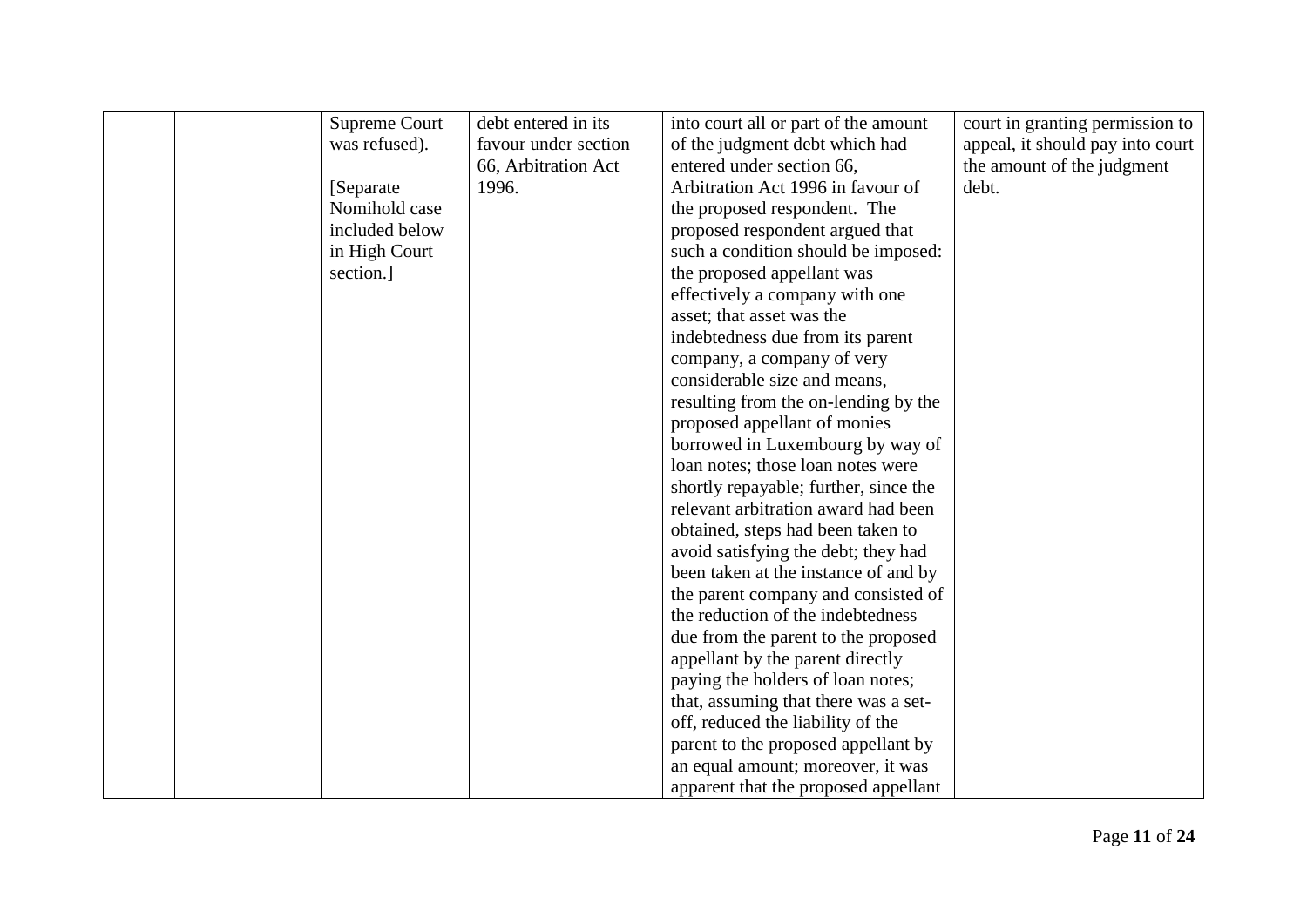|                   |                                                                           |                                                    |                                         | had no intention of meeting the                                                                                                                                                                                                                                                                                                                                                                                                                                                                      |                                                                                                                                                                                                                                                                                                                                                                                                                                                                                                                                      |
|-------------------|---------------------------------------------------------------------------|----------------------------------------------------|-----------------------------------------|------------------------------------------------------------------------------------------------------------------------------------------------------------------------------------------------------------------------------------------------------------------------------------------------------------------------------------------------------------------------------------------------------------------------------------------------------------------------------------------------------|--------------------------------------------------------------------------------------------------------------------------------------------------------------------------------------------------------------------------------------------------------------------------------------------------------------------------------------------------------------------------------------------------------------------------------------------------------------------------------------------------------------------------------------|
|                   |                                                                           |                                                    |                                         | award or the judgment debt.                                                                                                                                                                                                                                                                                                                                                                                                                                                                          |                                                                                                                                                                                                                                                                                                                                                                                                                                                                                                                                      |
| <b>SECTION 69</b> |                                                                           |                                                    |                                         |                                                                                                                                                                                                                                                                                                                                                                                                                                                                                                      |                                                                                                                                                                                                                                                                                                                                                                                                                                                                                                                                      |
| 7.                | Carboex S.A. v<br>Louis Dreyfus<br>Commodities<br>Suisse S.A.             | 19 June 2012,<br>[2012] $EWCA$<br><b>Civ 838</b>   | Challenge to award<br>under section 69. | Appeal from a decision of Field J<br>which set aside an arbitration award<br>under Section 69, Arbitration Act<br>1996.                                                                                                                                                                                                                                                                                                                                                                              | Appeal dismissed. The Court<br>held that the effective cause of<br>any delay was a question of<br>fact, but that on the natural<br>meaning of the charterparty<br>wording, the delay to the<br>vessels was capable of being<br>brought within the scope of<br>the clauses if the strike was the<br>effective cause of the delay.                                                                                                                                                                                                     |
| 8.                | Polestar<br>Maritime Ltd v<br><b>YHM Shipping</b><br>Co Ltd (The<br>Rewa) | 17 February<br>2012, [2012]<br><b>EWCA Civ 153</b> | Challenge to award<br>under section 69. | Leave to appeal given based on<br>section 69(8) Arbitration Act 1996.<br>Field J allowed an appeal by the<br>Sellers on three questions of law<br>arising out of the arbitrators' award.<br>The principal question on appeal<br>was under the terms of the sale<br>contract on an amended Norwegian<br>Saleform 1993 (known as the<br>"NSF") what certificates was the<br>seller of the bulk carrier "Rewa",<br>("the Vessel"), obliged to provide<br>when the vessel was delivered to the<br>buyer? | Judgment of Field J was<br>affirmed, appeal dismissed.<br>The buyer therefore failed to<br>persuade the Court that it had<br>been entitled to cancel the<br>MOA under either clause 11<br>or clause 14. The court applied<br>a commercial, common sense<br>meaning to both clauses which<br>it was required to interpret,<br>and generally discouraged<br>parties from referring to<br>previous versions and drafting<br>committee's commentaries to<br>aid construction save where<br>there are problems with<br>ambiguous wording. |
| <b>SECTION 91</b> |                                                                           |                                                    |                                         |                                                                                                                                                                                                                                                                                                                                                                                                                                                                                                      |                                                                                                                                                                                                                                                                                                                                                                                                                                                                                                                                      |
| 9.                | du Plessis v                                                              | 2 April 2012,                                      | Whether para.28 of the                  | The appellant appealed against a                                                                                                                                                                                                                                                                                                                                                                                                                                                                     | One element of the judgment                                                                                                                                                                                                                                                                                                                                                                                                                                                                                                          |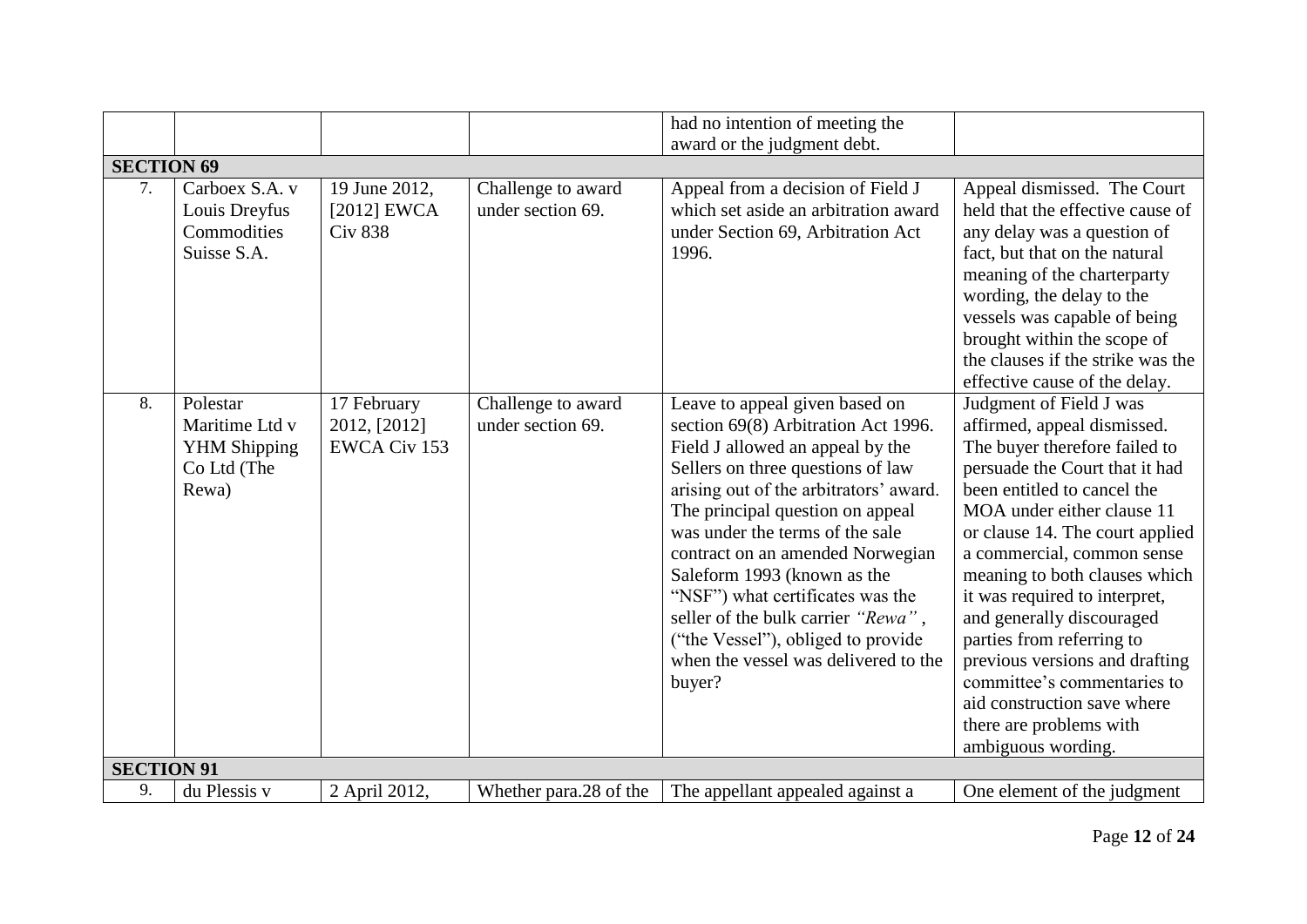|                    | Fontgary Leisure     |                | Code of Practice for     | decision that the respondent caravan                             | was whether the arbitration    |
|--------------------|----------------------|----------------|--------------------------|------------------------------------------------------------------|--------------------------------|
|                    | Parks Ltd            | $[2012]$ EWCA  | Selling and Siting       | park owner and operator had not                                  | agreement was fair within      |
|                    |                      | <b>Civ 409</b> | Holiday Caravans gave    | wrongfully terminated its contract                               | meaning of the Unfair Terms    |
|                    |                      |                | individual caravan       | with her by increasing the fees it                               | in Consumer Contracts          |
|                    |                      |                | owners the right to      | charged caravan owners for pitches.                              | Regulations 1999. The Court    |
|                    |                      |                | arbitrate about pitch    | The appellant had purchased a                                    | found that it was fair.        |
|                    |                      |                | fee increases, and       | caravan which stood on a pitch on                                | Accordingly, the claimant      |
|                    |                      |                | whether this was fair in | the respondent's site and she entered                            | could not rely upon section 91 |
|                    |                      |                | the circumstances.       | into a licence agreement with the                                | to establish unfairness.       |
|                    |                      |                |                          | respondent. The agreement provided                               |                                |
|                    |                      |                |                          | that it complied with the Code of                                |                                |
|                    |                      |                |                          | Practice for Selling and Siting                                  |                                |
|                    |                      |                |                          | Holiday Caravans, as issued by the                               |                                |
|                    |                      |                |                          | <b>British Holiday and Home Parks</b>                            |                                |
|                    |                      |                |                          | <b>Association and the National</b>                              |                                |
|                    |                      |                |                          | Caravan Council. Under cl.7 the                                  |                                |
|                    |                      |                |                          | agreement stated that the respondent                             |                                |
|                    |                      |                |                          | was entitled to review the pitch fee                             |                                |
|                    |                      |                |                          | and that, provided at least 51 per                               |                                |
|                    |                      |                |                          | cent of the caravan owners affected                              |                                |
|                    |                      |                |                          | by an increase in the fee objected, it                           |                                |
|                    |                      |                |                          | could proceed to arbitration. At a                               |                                |
|                    |                      |                |                          | later point, the appellant was                                   |                                |
|                    |                      |                |                          | required to pay a higher fee - she                               |                                |
|                    |                      |                |                          | refused to do so and the respondent                              |                                |
|                    |                      |                |                          | served a notice terminating the                                  |                                |
|                    |                      |                |                          | agreement. The appellant suffered a                              |                                |
|                    |                      |                |                          | substantial loss and attributed it to                            |                                |
|                    |                      |                |                          | breaches of contract by the                                      |                                |
|                    |                      |                |                          | respondent.                                                      |                                |
| <b>SECTION 101</b> |                      |                |                          |                                                                  |                                |
| 10.                | <b>Yukos Capital</b> | 27 June 2012,  |                          | The respondent to the appeal and the The Court of Appeal allowed |                                |
|                    |                      |                |                          |                                                                  |                                |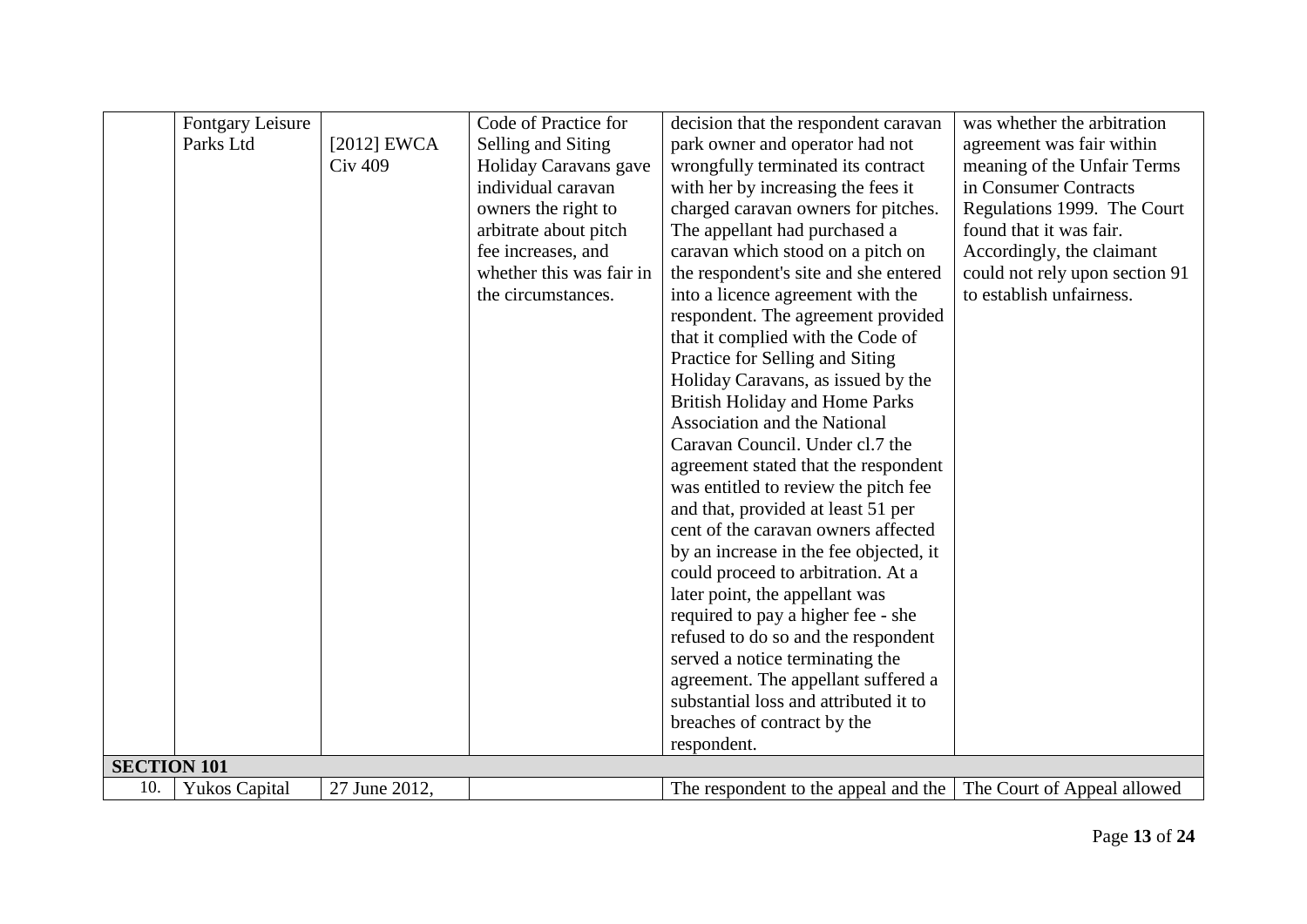| Sarl v OJSC    | [ $2012$ ] EWCA | claimant in the arbitration, Yukos,    | the appeal.                       |
|----------------|-----------------|----------------------------------------|-----------------------------------|
| Rosneft Oil Co | <b>Civ 855</b>  | had obtained a Russian arbitral        |                                   |
|                |                 | award against the appellant, Rosneft,  | (1) The act of state doctrine     |
|                |                 | which is owned by the Russian          | did not prevent an                |
|                |                 | Federation. Rosneft succeeded in       | investigation of or               |
|                |                 | setting aside the arbitral award       | adjudication upon the conduct     |
|                |                 | before the Russian Arbitrazh court.    | of the judiciary of a foreign     |
|                |                 |                                        | state, whether that conduct lay   |
|                |                 | Notwithstanding that the award had     | in the past or in the future, and |
|                |                 | been set aside, Yukos succeeded in     | whether or not its conduct in     |
|                |                 | enforcing the award in a foreign       | the past was relied upon as the   |
|                |                 | country (The Netherlands) pursuant     | foundation for an assessment      |
|                |                 | to the New York Convention on the      | of the risk as to its conduct in  |
|                |                 | Recognition and Enforcement of         | the future. Whereas in a          |
|                |                 | Foreign Arbitral Awards. Before the    | proper case comity required,      |
|                |                 | Amsterdam Court of Appeal the          | as a matter of restraint rather   |
|                |                 | award<br>recognised<br>for<br>was      | than abstention, that the         |
|                |                 | enforcement, while the Russian         | lawfulness of the legislative or  |
|                |                 | court's decision setting aside the     | executive acts of a foreign       |
|                |                 | award was refused recognition.         | friendly state acting within its  |
|                |                 |                                        | territory should not be the       |
|                |                 | Yukos proceeded to the English         | subject of adjudication in the    |
|                |                 | court seeking enforcement of the       | English courts, comity only       |
|                |                 | award (or more accurately post         | cautioned that the judicial acts  |
|                |                 | award interest as the award sum was    | of a foreign state acting within  |
|                |                 | paid in the interim) on the basis that | its territory should not be       |
|                |                 | the annulment of the awards by the     | challenged without cogent         |
|                |                 | Russian<br>should<br>not be<br>court   | evidence. Judicial acts were      |
|                |                 | recognised. Yukos sought for the       | not acts of state for the         |
|                |                 | English courts to uphold the finding   | purposes of the act of state      |
|                |                 | of the Amsterdam Court of Appeal       | doctrine.                         |
|                |                 | that the refusal of recognition is on  |                                   |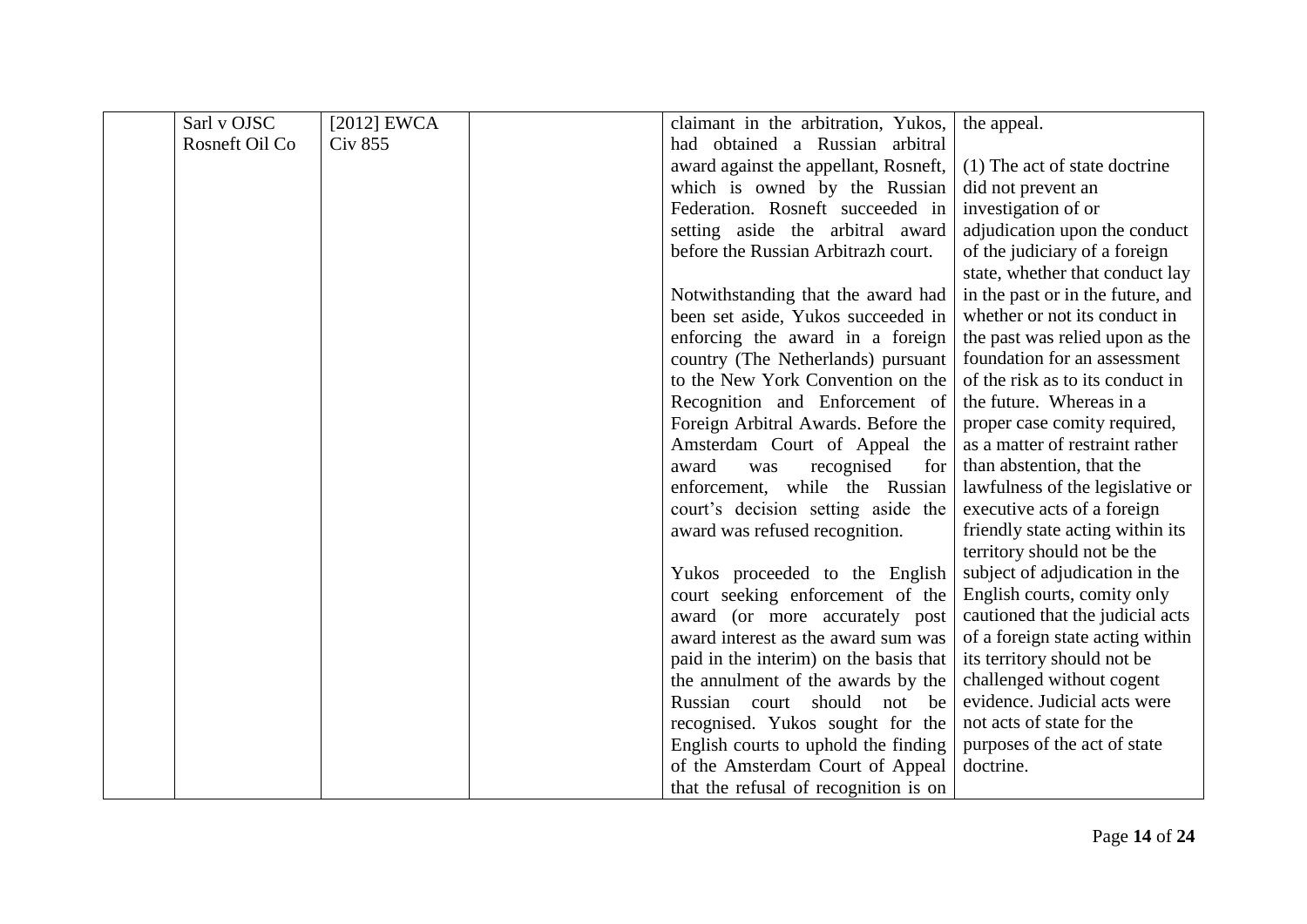|  | the ground that it [could] be          | The act of state doctrine did    |
|--|----------------------------------------|----------------------------------|
|  | inferred, from the general nature of   | not apply to allegations of      |
|  | the subservience of the Russian        | impropriety against foreign      |
|  | courts to state influence in matters   | court decisions, whether in the  |
|  | of state importance, that the decision | case of particular decisions or  |
|  | of the Russian court in setting aside  | in the case of a systemic        |
|  | award<br>'partial<br>the<br>was<br>and | dependency on the dictates or    |
|  | dependent', in other words was         | interference of the domestic     |
|  | dictated by bias or intimidation.      | government. Nor was there an     |
|  | Yukos succeeded at first instance.     | absence of justiciable           |
|  |                                        | standards by which to            |
|  | On appeal, Rosneft argued, inter       | adjudicate such allegations      |
|  | alia, that the Act of State Doctrine   |                                  |
|  | prohibited the English courts from     | (2) Yukos sought to show not     |
|  | adjudicating on whether in general     | only that certain events         |
|  | the judicial acts of the Russian       | occurred in Russia as a matter   |
|  | courts were indeed "partial and        | of state policy, but also that   |
|  | <i>dependent</i> " on the state<br>and | such events were not to be       |
|  | therefore that the specific annulment  | regarded as valid or effective   |
|  | of the awards should be recognised.    | or lawful. The act of state      |
|  | Rosneft failed on that ground.         | doctrine did not bar any part of |
|  |                                        | Yukos's case. Whether the        |
|  |                                        | annulment decisions should be    |
|  |                                        | recognised was a judicial        |
|  |                                        | question raised in respect of    |
|  |                                        | judicial acts. On the way to     |
|  |                                        | resolving the question whether   |
|  |                                        | the annulment decisions were     |
|  |                                        | corrupt the court was asked to   |
|  |                                        | take into account other judicial |
|  |                                        | decisions which were said to     |
|  |                                        | be equally corrupt. Yukos's      |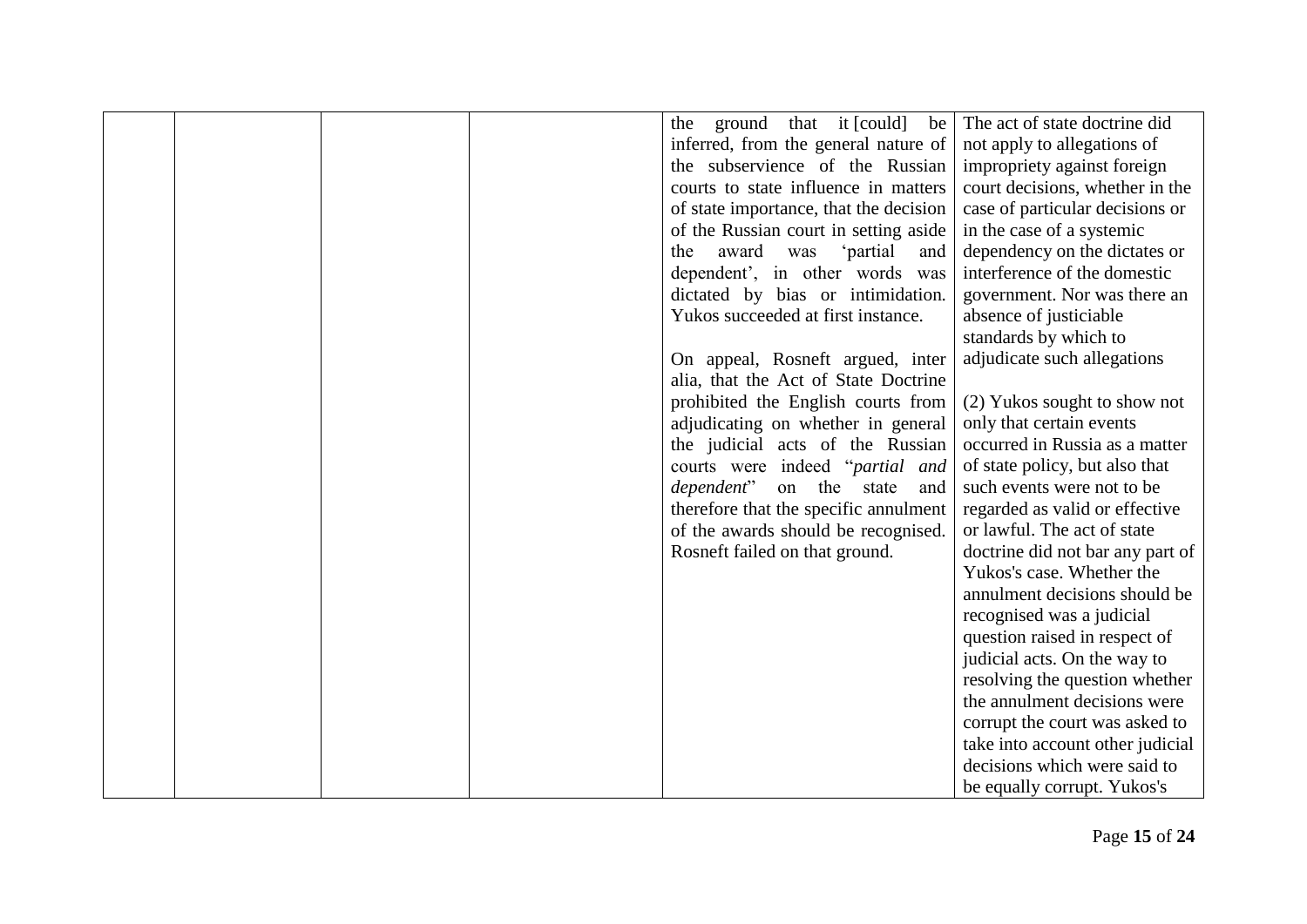|  |  | case was not an abuse of        |
|--|--|---------------------------------|
|  |  | process and did not involve a   |
|  |  | collateral attack on a previous |
|  |  | decision where the act of state |
|  |  | doctrine was relied on for      |
|  |  | rejecting a claim for judicial  |
|  |  | review. (3) Rosneft was not     |
|  |  | estopped by the decision of the |
|  |  | Amsterdam court of appeal       |
|  |  | from objecting to enforcement   |
|  |  | of the awards in England. The   |
|  |  | Dutch court held that the       |
|  |  | annulment decisions were not    |
|  |  | to be recognised because that   |
|  |  | would be contrary to Dutch      |
|  |  | public policy. The issue in     |
|  |  | England was not the same: it    |
|  |  | was whether the decisions       |
|  |  | were not to be recognised as    |
|  |  | contrary to English public      |
|  |  | policy, which was or might be   |
|  |  | different from Dutch public     |
|  |  | policy. There would have to be  |
|  |  | a trial of that issue.          |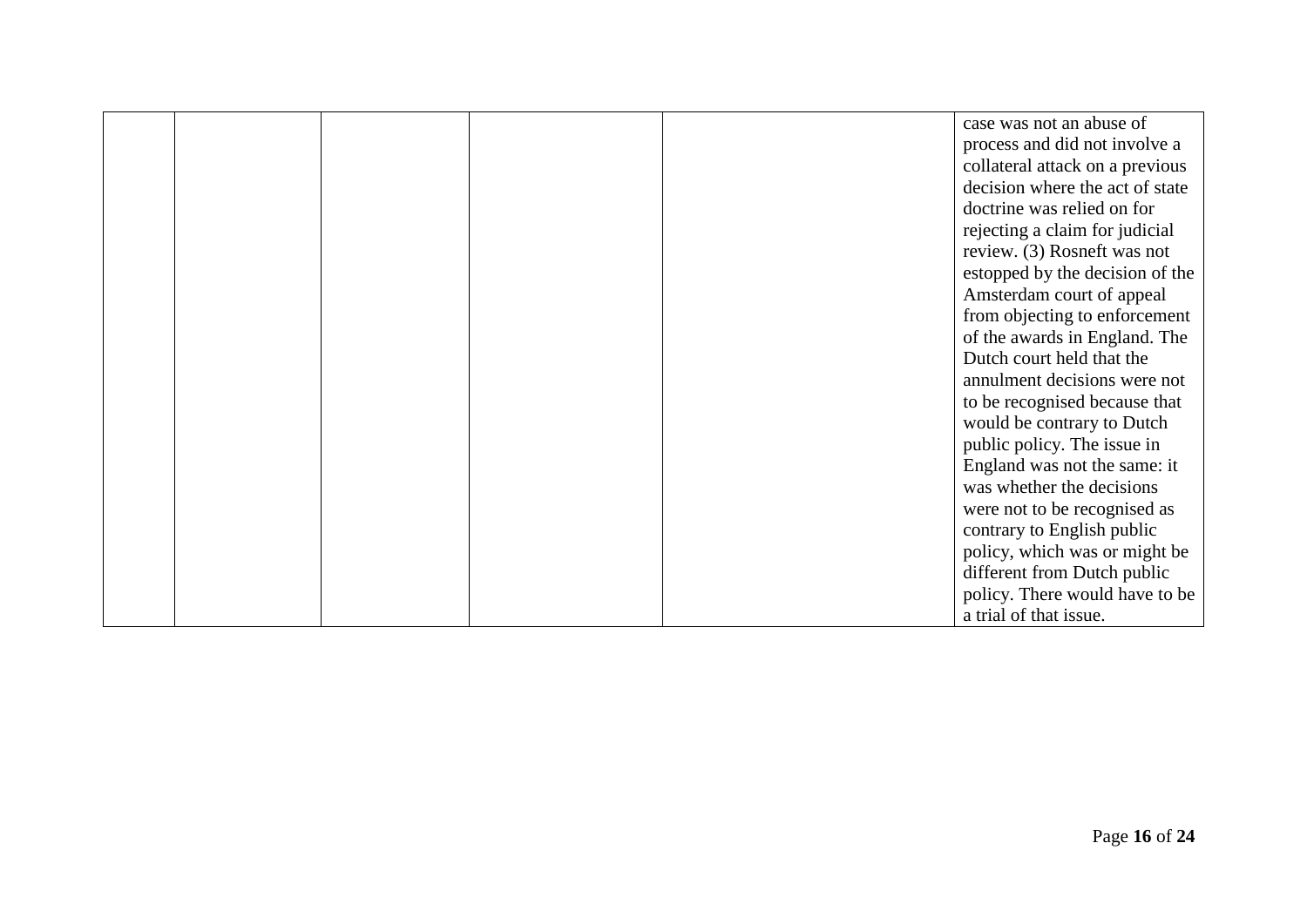## **TABLE C**

#### **HIGH COURT DECISIONS**

| No.              | <b>Name</b>                      | Date, citation          | <b>Issue for the court</b>             | <b>Summary</b>                           |
|------------------|----------------------------------|-------------------------|----------------------------------------|------------------------------------------|
| 1.               | <b>Global Maritime</b>           | 8 August 2012, [2012]   | Three arbitration appeals as to        | Clarke J held that the relevant clause   |
|                  | <b>Investments Limited v STX</b> | <b>EWHC 2339</b>        | which charterer or charterers in a     | only allows a disponent owner to         |
|                  | Pan Ocean Co. Limited            |                         | string of charters of the m.v.         | recover the tax for which he himself is  |
|                  | <b>Global Maritime</b>           |                         | "DIMITIRIS L" must bear the cost       | liable to the US Treasury, and so        |
|                  | <b>Investments Limited v</b>     |                         | of US Gross Transportation Tax.        | allowed the appeal of Global Maritime    |
|                  | Navios International Inc.        |                         |                                        | in respect of the Pan Ocean arbitration  |
|                  | Navios International Inc. v      |                         |                                        | and dismissed the appeals of Global      |
|                  | <b>Sangamon Transportation</b>   |                         |                                        | Maritime and Navios in the Global        |
|                  | Group                            |                         |                                        | Maritime and Navios arbitrations.        |
|                  |                                  |                         |                                        |                                          |
| <b>SECTION 1</b> |                                  |                         |                                        |                                          |
| 2.               | Bitumex (HK) Co Ltd v            | 2 May 2012, [2012]      | Dispute about service of an            | Retrospective service offered.           |
|                  | <b>IRPC Public Co Ltd</b>        | <b>EWHC 1065</b>        | <b>Arbitration Claim Form in</b>       |                                          |
|                  |                                  |                         | Thailand - is the fact that this is an |                                          |
|                  |                                  |                         | arbitration dispute a reason why       |                                          |
|                  |                                  |                         | the Court should be readier to         |                                          |
|                  |                                  |                         | make a retrospective order for         |                                          |
|                  |                                  |                         | service than it would be in other      |                                          |
|                  |                                  |                         | cases?                                 |                                          |
| <b>SECTION 9</b> |                                  |                         |                                        |                                          |
| 3.               | Nomihold Securities Inc v        | 2 February 2012, [2012] | Did application for anti-arbitration   | Application did not have to be stayed    |
|                  | Mobile Telesystems Finance       | <b>EWHC 130</b>         | injunction have to be stayed under     | because the issues raised by it were not |
|                  | <b>SA</b>                        |                         | section 9, Arbitration Act 1996?       | matters "to be referred to arbitration", |
|                  |                                  |                         |                                        | as they fell or could also fall to be    |
|                  |                                  |                         |                                        | decided by the court when exercising     |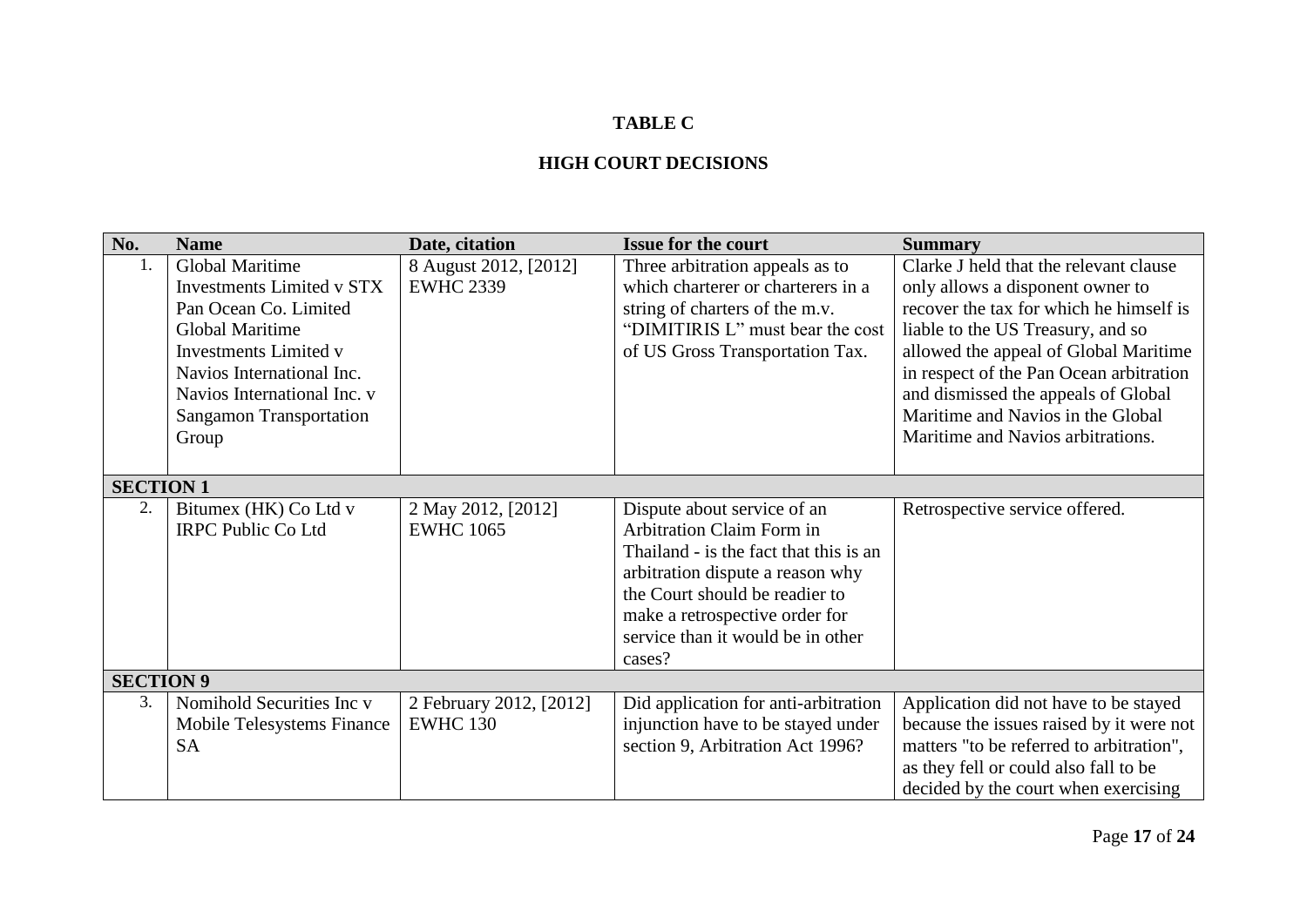|                  |                                                                                                     |                                                           |                                                                                                                                                                      | its supervisory jurisdiction.                                                                                                                                                                                                                                                                                                                                                                                                                                                                                                   |
|------------------|-----------------------------------------------------------------------------------------------------|-----------------------------------------------------------|----------------------------------------------------------------------------------------------------------------------------------------------------------------------|---------------------------------------------------------------------------------------------------------------------------------------------------------------------------------------------------------------------------------------------------------------------------------------------------------------------------------------------------------------------------------------------------------------------------------------------------------------------------------------------------------------------------------|
| $\overline{4}$ . | <b>Citigroup Global Markets</b><br>Ltd v Amatra Leveraged<br>Feeder Holdings Ltd                    | 18 May 2012, [2012]<br><b>EWHC 1331</b>                   | Whether court proceedings<br>brought in England should be<br>stayed while the real dispute<br>between the parties was subject to<br>arbitration in the USA           | The court stayed English proceedings<br>where the real dispute between the<br>parties had been referred by the<br>defendants to arbitration in the United<br>States under the rules of the Financial<br><b>Industry Regulatory Authority. The</b><br>English proceedings risked<br>unwarranted interference with that<br>regulatory regime and in the unusual<br>circumstances they should be stayed.                                                                                                                           |
| 5 <sub>1</sub>   | <b>Aeroflot - Russian Airlines</b><br>v Berezovsky                                                  | 18 June 2012, [2012]<br>EWHC 1610 (appeal<br>outstanding) | Whether a stay should be granted<br>pursuant to section 9, Arbitration<br>Act 1996.                                                                                  | A stay under section 9 was refused. It<br>was arguable that the arbitration clause<br>in the agreement was invalidated under<br>Swiss law by the "double<br>representation" rule on the basis that G<br>was acting for both sides; but that<br>issue could not be decided without a<br>trial. Assuming that the arbitration<br>clause was valid, it would be an abuse<br>of right under Swiss law to rely on the<br>arbitration clause since to do so would<br>cause fragmentation of the dispute,<br>and the stay was refused. |
| 6.               | <b>Fortress Value Recovery</b><br>Fund I LLC v Blue Skye<br><b>Special Opportunities Fund</b><br>LP | 30 May 2012, [2012]<br>EWHC 1486 (appeal<br>outstanding)  | Whether defendants were party to<br>arbitration clause by virtue of<br><b>Contract (Rights of Third Parties)</b><br>Act 1999, and whether they could<br>seek a stay. | Defendants who were not parties to a<br>partnership deed, but were mentioned<br>in it, were not to be treated as parties<br>to an arbitration agreement in the deed<br>by virtue of the Contracts (Rights of<br>Third Parties) Act 1999 s.8 where they<br>did not rely in their defence on a<br>substantive term of the deed; and so                                                                                                                                                                                            |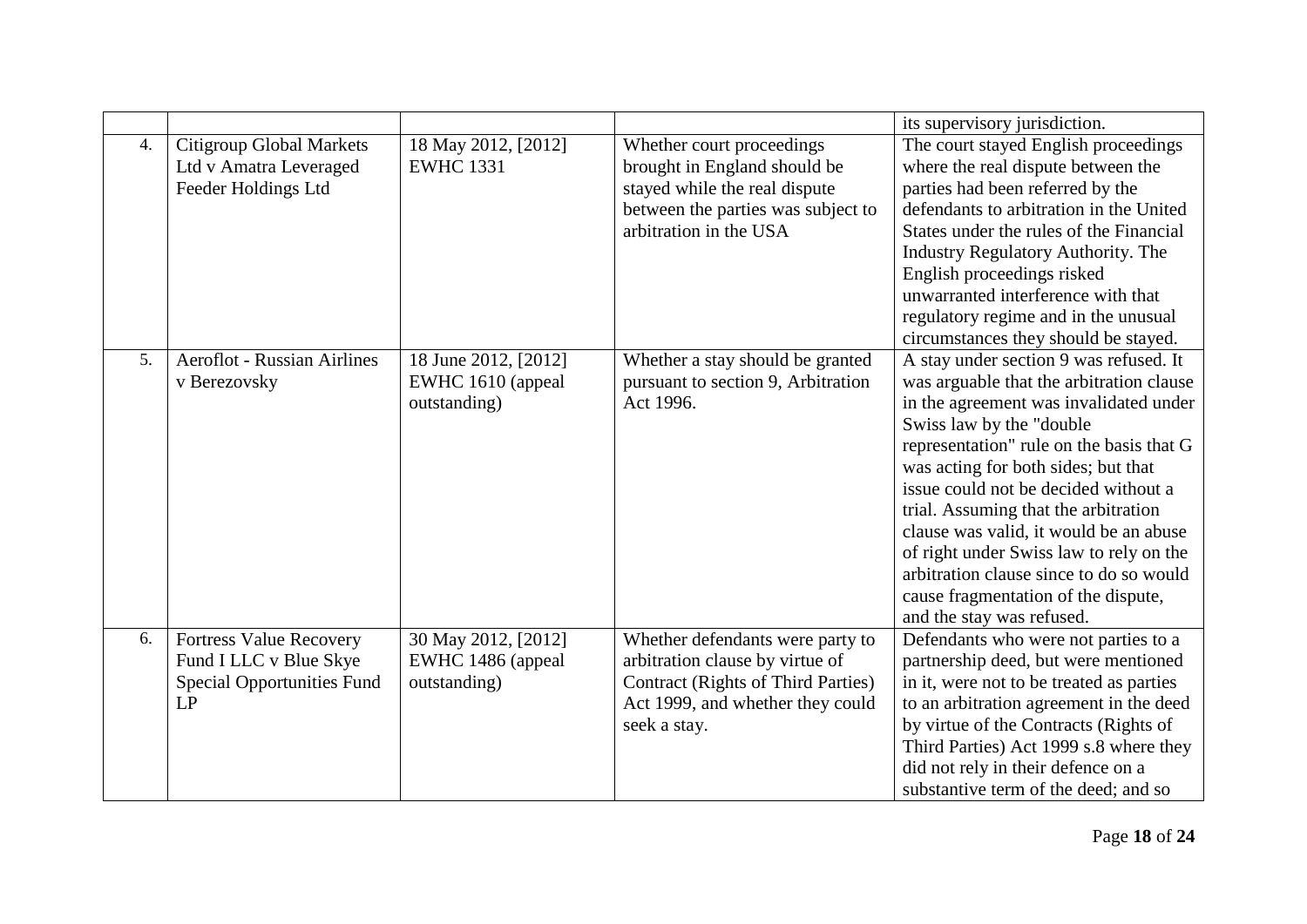|                   |                                                                                              |                                                   |                                                                                                                                                                                                                                                                                                                                                                                       | could not seek a stay under section 9.                                                                                                                                                                                                                                                            |
|-------------------|----------------------------------------------------------------------------------------------|---------------------------------------------------|---------------------------------------------------------------------------------------------------------------------------------------------------------------------------------------------------------------------------------------------------------------------------------------------------------------------------------------------------------------------------------------|---------------------------------------------------------------------------------------------------------------------------------------------------------------------------------------------------------------------------------------------------------------------------------------------------|
| 7.                | Merit Process Engineering<br>Ltd v Balfour Beatty<br><b>Engineering Services (HY)</b><br>Ltd | 28 May 2012, [2012]<br>EWHC 1376 (TCC);           | Whether a stay could be granted<br>under section 9, Arbitration Act<br>1996 in respect of three contracts<br>between the parties.                                                                                                                                                                                                                                                     | The application to stay an action<br>brought in relation to two contracts<br>which included arbitration clauses was<br>successful, but failed in relation to the<br>third where the parties had not<br>concluded a binding agreement that<br>included an arbitration clause in<br>relation to it. |
| 8.                | <b>Lombard North Central Plc</b><br>v GATX Corp                                              | 25 April 2012, [2012]<br><b>EWHC 1067</b>         | Interpretation of whether an issue<br>was "in respect of" a matter that<br>was to be arbitrated; and whether a<br>stay should be granted under<br>section 9.                                                                                                                                                                                                                          | Applicant was entitled to a stay of<br>proceedings under the Arbitration Act<br>1996 s.9 or the inherent jurisdiction of<br>the court since the proceedings were<br>"in respect of" a matter which they had<br>agreed was to be referred to<br>arbitration.                                       |
| 9.                | Turville Heath Inc y Chartis<br>Insurance UK Ltd (formerly<br>AIG UK Ltd)                    | 1 November 2012, [2012]<br><b>EWHC 3019 (TCC)</b> | Application for a stay, and<br>whether a clause which provided<br>for the parties to appoint<br>independent appraisers who would<br>submit any differences to an<br>arbitrator and that a decision<br>agreed to by the two appraisers or<br>by an appraiser and the arbitrator<br>would be binding was an<br>arbitration clause within the<br>meaning of the Arbitration Act<br>1996. | Applicant was entitled to a stay under<br>the Court's inherent jurisdiction, but<br>this was not an arbitration clause<br>within the meaning of the Arbitration<br>Act 1996.                                                                                                                      |
| <b>SECTION 14</b> |                                                                                              |                                                   |                                                                                                                                                                                                                                                                                                                                                                                       |                                                                                                                                                                                                                                                                                                   |
| 10.               | Finmoon Ltd v Baltic<br>Reefers Management Ltd                                               | 17 April 2012, [2012]<br>EWHC 920 (Comm)          | (1) whether claimants had entered<br>into a contract of affreightment<br>with BRM; (2) whether BRM had                                                                                                                                                                                                                                                                                | A contract of affreightment had been<br>concluded by the conduct of the<br>parties and an arbitration had been                                                                                                                                                                                    |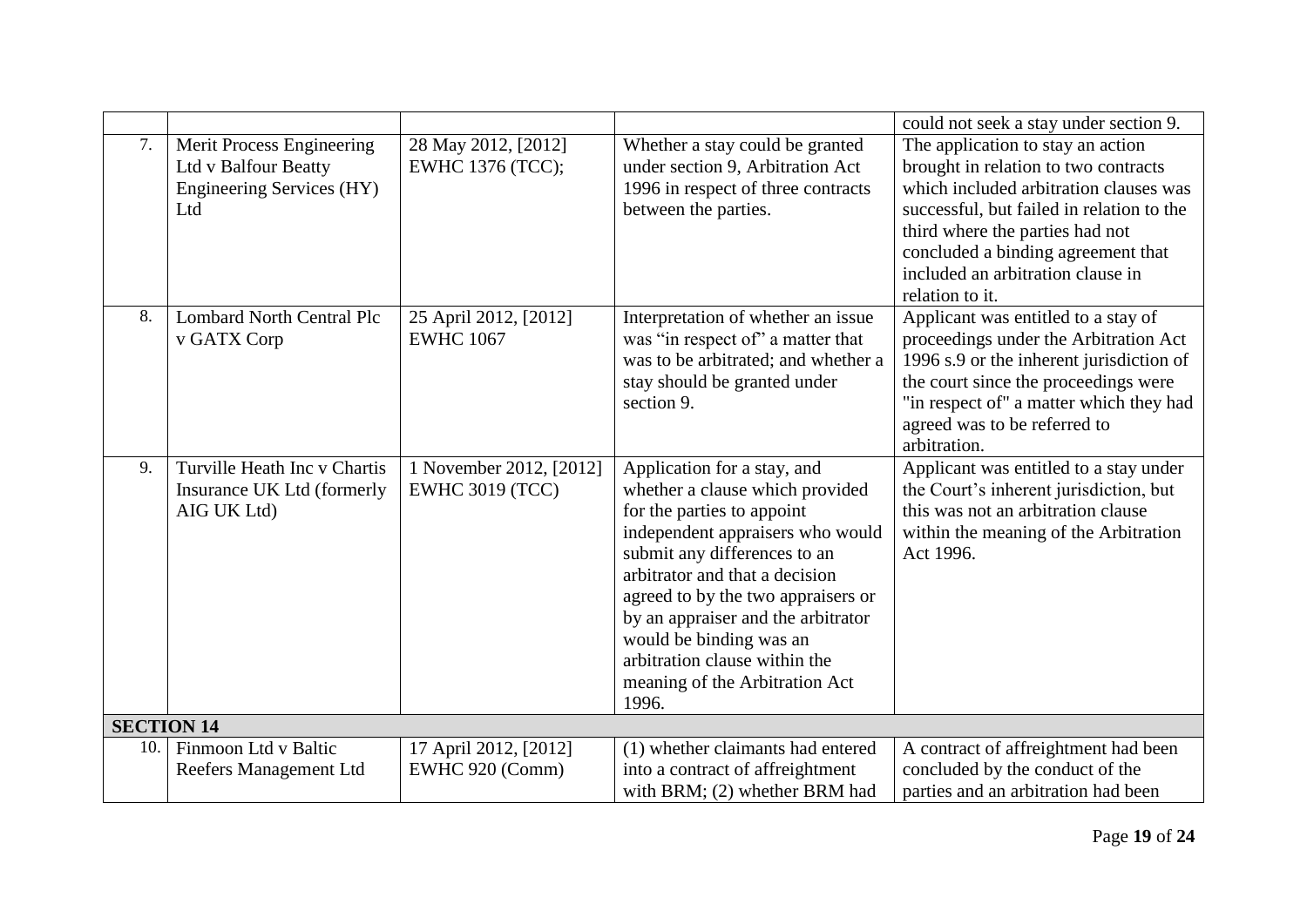|                   |                                                                                                      |                                                    | contracted as principal or as an<br>agent for the other respondents;<br>and (3) whether arbitration had                                                                                                                                                                                                                                               | validly commenced under it.                                                                                                                                                                                                                                                                                                                       |
|-------------------|------------------------------------------------------------------------------------------------------|----------------------------------------------------|-------------------------------------------------------------------------------------------------------------------------------------------------------------------------------------------------------------------------------------------------------------------------------------------------------------------------------------------------------|---------------------------------------------------------------------------------------------------------------------------------------------------------------------------------------------------------------------------------------------------------------------------------------------------------------------------------------------------|
|                   |                                                                                                      |                                                    | been validly commenced.                                                                                                                                                                                                                                                                                                                               |                                                                                                                                                                                                                                                                                                                                                   |
| <b>SECTION 18</b> |                                                                                                      |                                                    |                                                                                                                                                                                                                                                                                                                                                       |                                                                                                                                                                                                                                                                                                                                                   |
| 11.               | Enercon GmbH v Enercon<br>(India) Ltd                                                                | 23 March 2012, [2012]<br><b>EWHC 689</b>           | Whether claimants show a good<br>arguable case as to the existence of<br>an agreement to arbitrate in<br>London and as to the seat of that<br>arbitration being England, and<br>whether the English Court had<br>jurisdiction to grant an anti-suit<br>injunction under s.37 of the Senior<br>Courts Act 1981 and/or s.44 of the<br>English 1996 Act. | English court declined to determine<br>whether the seat of an arbitration<br>would be in England for the purposes<br>of service out of the jurisdiction under<br>CPR r.62.5(1)(c)(ii) when that issue<br>had been raised and remained to be<br>determined in proceedings between the<br>parties in India.                                         |
| <b>SECTION 34</b> |                                                                                                      |                                                    |                                                                                                                                                                                                                                                                                                                                                       |                                                                                                                                                                                                                                                                                                                                                   |
| 12.               | Terna Bahrain Holding Co v<br><b>Marzook</b>                                                         | Queens Bench,<br>unreported, 20 September<br>2012. | Interpretation of judicial note, and<br>purpose of hearing.                                                                                                                                                                                                                                                                                           | Despite the importance of a policy<br>behind the Arbitration Act 1996 that<br>arbitration awards should be enforced<br>without undue delay, the court could<br>not deal with an application for the<br>summary dismissal of an application to<br>set aside an award that had not been<br>raised according to normal procedures<br>and timetables. |
| <b>SECTION 44</b> |                                                                                                      |                                                    |                                                                                                                                                                                                                                                                                                                                                       |                                                                                                                                                                                                                                                                                                                                                   |
| 13.               | <b>Western Bulk Shipowning</b><br>III A/S v Carbofer Maritime<br>Trading ApS (The Western<br>Moscow) | 11 May 2012,<br>[2012] EWHC 1224                   | Whether permission to serve a<br>claim under the Arbitration Act<br>1996 s.44 could be granted under<br>CPR $r.62.5(1)(b)$ even if the<br>charter provided for Greek law and<br>arbitration. Court stated that it                                                                                                                                     |                                                                                                                                                                                                                                                                                                                                                   |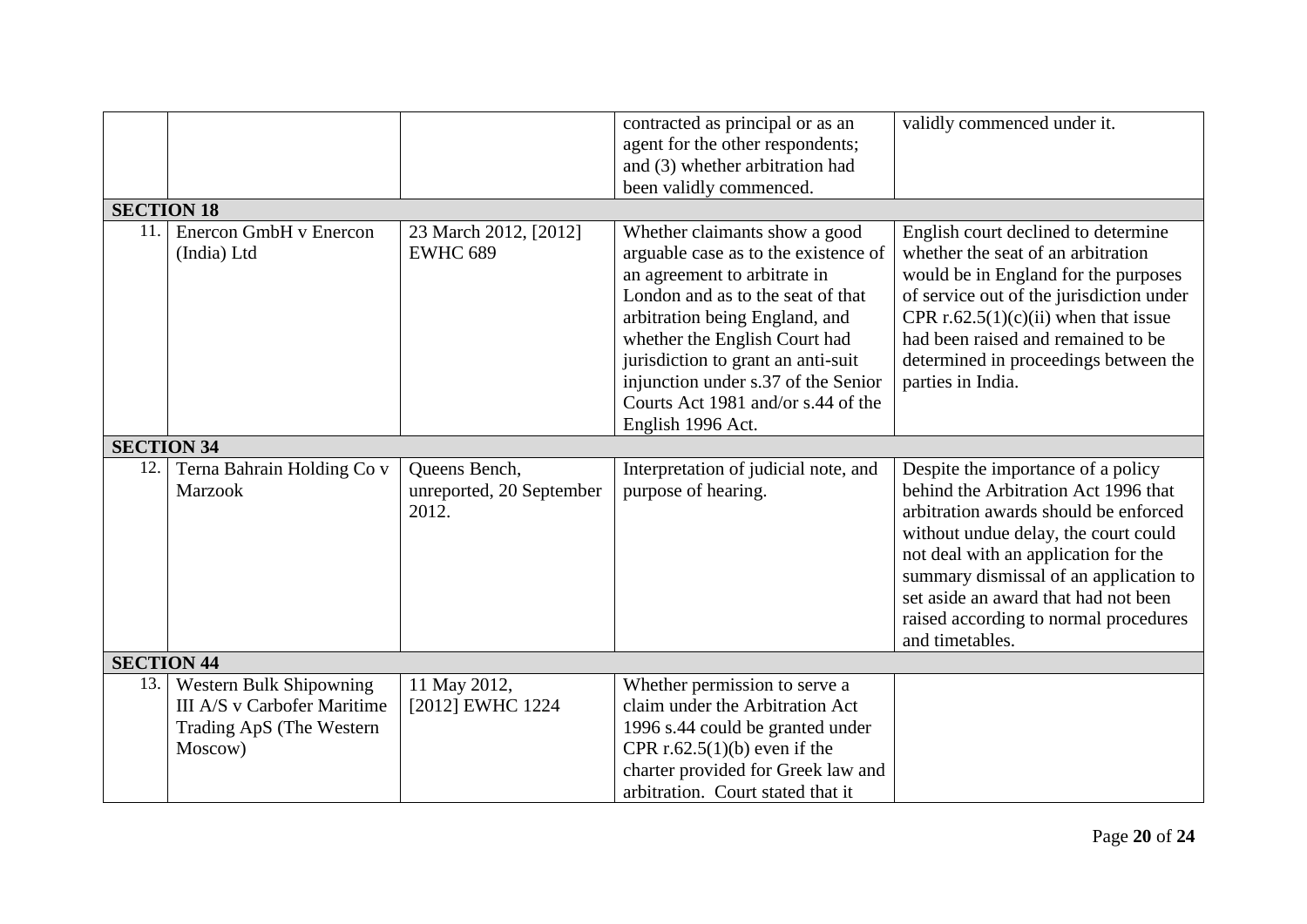|                   |                                                                |                                           | could.                                                                                                                                                                                                                                                                                                                                                                      |                                                                                                                                                                                                                                                                                                                                                                                         |
|-------------------|----------------------------------------------------------------|-------------------------------------------|-----------------------------------------------------------------------------------------------------------------------------------------------------------------------------------------------------------------------------------------------------------------------------------------------------------------------------------------------------------------------------|-----------------------------------------------------------------------------------------------------------------------------------------------------------------------------------------------------------------------------------------------------------------------------------------------------------------------------------------------------------------------------------------|
| <b>SECTION 66</b> |                                                                |                                           |                                                                                                                                                                                                                                                                                                                                                                             |                                                                                                                                                                                                                                                                                                                                                                                         |
| 14.               | Aveng (Africa) Ltd v<br>Government of the<br>Gabonese Republic | 18 June 2012, [2012]<br><b>EWHC 1687</b>  | Related to a judgment entered<br>against Government of the<br>Gabonese Republic under section<br>$66(1)$ .                                                                                                                                                                                                                                                                  | The Court held that an application to<br>vary a freezing order made against the<br>defendant would be allowed, where<br>there was no arguable case that the<br>defendant had a proprietary interest in<br>funds transferred to the defendant's<br>bank.                                                                                                                                 |
| <b>SECTION 67</b> |                                                                |                                           |                                                                                                                                                                                                                                                                                                                                                                             |                                                                                                                                                                                                                                                                                                                                                                                         |
| 15.               | Abuja International Hotels<br>Ltd v Meridien SAS               | 26 January 2012, [2012]<br>EWHC 87        | Whether (1) the arbitrators lacked<br>substantive jurisdiction under the<br>Arbitration Act 1996 s.67 because<br>the arbitration agreement was<br>invalid under Nigerian law; or (2)<br>the award was invalid for serious<br>irregularity under s.68 because the<br>arbitrators had exceeded their<br>powers and failed to comply with<br>their duties in making the award. | Appeal dismissed – law governing the<br>arbitration agreement was English law,<br>and the arbitration agreement was<br>valid under that law; and the appellant<br>had failed to establish any irregularity<br>within s.68, still less a serious<br>irregularity causing substantial<br>injustice.                                                                                       |
| 16.               | PEC Ltd v Asia Golden Rice<br>Co Ltd                           | 17 October 2012 [2012]<br>EWHC 846 (Comm) | Whether an extension should be<br>granted in respect of PEC's<br>challenge under section 67,<br>Arbitration Act 1996.                                                                                                                                                                                                                                                       | Court granted the extension on the<br>grounds that (1) the length of the delay<br>was short $-8$ days; (2) there was some<br>uncertainty as to whether the time<br>limit applied so that the failure to<br>comply with it was explicable and,<br>moreover, was fuelled by a desire to<br>avoid any unnecessary costs; (3) no<br>real still less irredeemable prejudice<br>was suffered. |
| <b>SECTION 68</b> |                                                                |                                           |                                                                                                                                                                                                                                                                                                                                                                             |                                                                                                                                                                                                                                                                                                                                                                                         |
| 17.               | <b>Petrochemical Industries</b>                                | 11 October 2012, [2012]                   | Application against arbitration                                                                                                                                                                                                                                                                                                                                             | Application dismissed.                                                                                                                                                                                                                                                                                                                                                                  |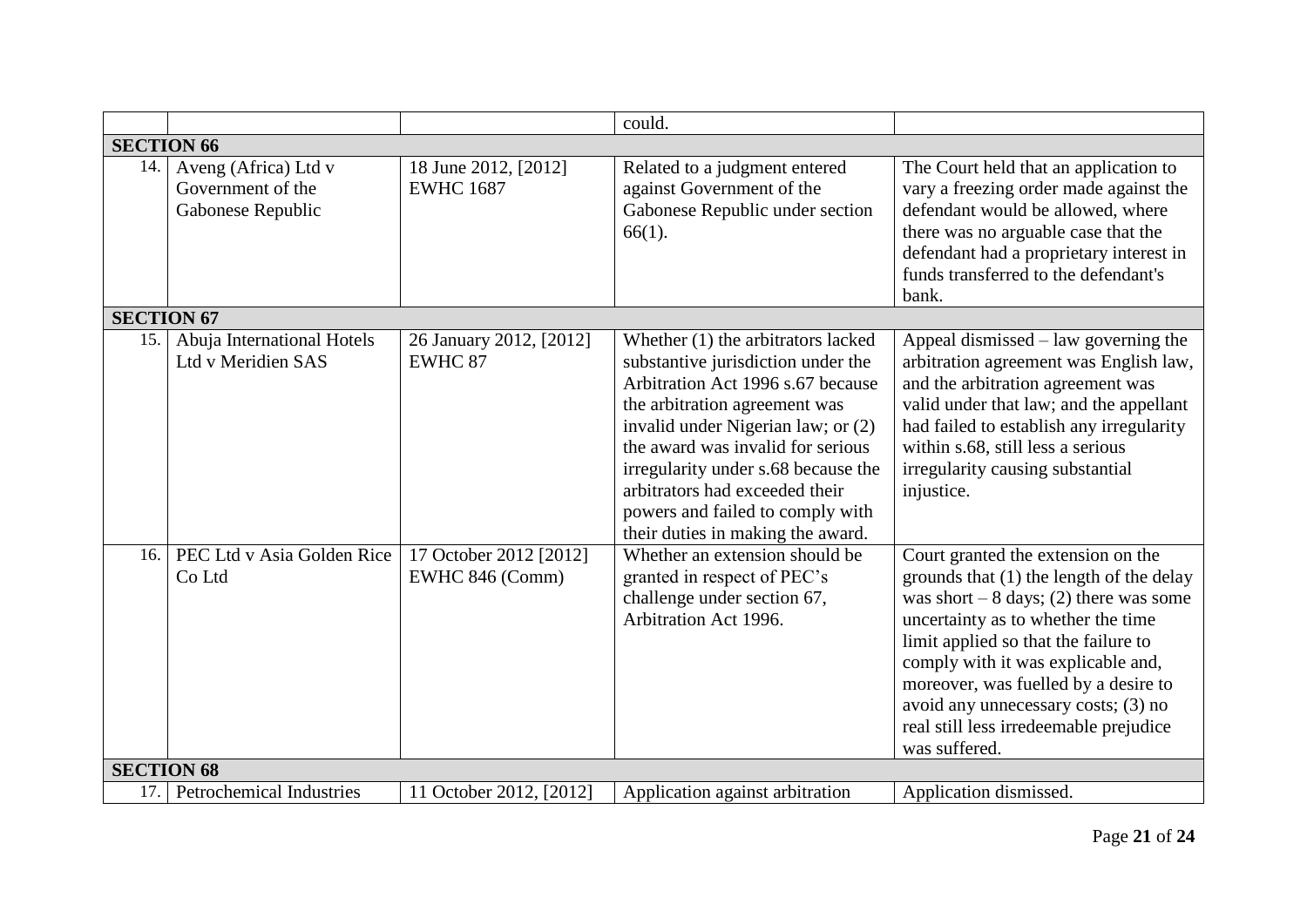|                   | Company (K.S.C) v The             | <b>EWHC 2739</b>       | award under section 68,            |                                         |
|-------------------|-----------------------------------|------------------------|------------------------------------|-----------------------------------------|
|                   | Dow Chemical Company              |                        | Arbitration Act 1996 on whether    |                                         |
|                   |                                   |                        | the arbitral tribunal could award  |                                         |
|                   |                                   |                        | damages for consequential losses.  |                                         |
| 18.               | Michael Wilson & Partners         | 21 September 2012,     | Could the court strike out an      | Court found that there had been an      |
|                   | Ltd v Sinclair                    | [2012] EWHC 2560       | action as an abuse of process      | abuse of process, and there could be    |
|                   |                                   | (appeal outstanding)   | where the tribunal whose decision  | no rule that the court could not strike |
|                   |                                   |                        | was under attack was an arbitral   | out an action as an abuse of process    |
|                   |                                   |                        | tribunal.                          | merely because the tribunal whose       |
|                   |                                   |                        |                                    | decision was under attack was an        |
|                   |                                   |                        |                                    | arbitral tribunal.                      |
| 19.               | Latvian Shipping Co v             | 01 June 2012, [2012]   | The applicant sought to challenge  | There was no serious irregularity       |
|                   | <b>Russian People's Insurance</b> | <b>EWHC 1412</b>       | an arbitral award on grounds of    | under section 68, and accordingly the   |
|                   | Co (ROSNO) Open Ended             |                        | serious irregularity under section | award would be confirmed under          |
|                   | Joint Stock Co                    |                        | 68 and appealed on two questions   | section 69.                             |
|                   | Ojars Vacietis, The               |                        | of law under section 69.           |                                         |
|                   |                                   |                        |                                    |                                         |
| 20.               | L v R                             | 24 October 2012 [2012] | The applicant sought to challenge  | Application dismissed.                  |
|                   |                                   | <b>EWHC 2894</b>       | an arbitral award on grounds of    |                                         |
|                   |                                   |                        | serious irregularity under section |                                         |
|                   |                                   |                        | 68.                                |                                         |
| <b>SECTION 69</b> |                                   |                        |                                    |                                         |
| 21.1              | West Tankers Inc v Allianz        | 4 April 2012, [2012]   | Whether the arbitral tribunal is   | An arbitral tribunal was not deprived   |
|                   | SpA (formerly known as            | <b>EWHC 854</b>        | deprived of jurisdiction to award  | of jurisdiction by virtue of a decision |
|                   | Riunione Adriatica Sicurta),      |                        | damages for breach of an           | of the ECJ that an anti-suit injunction |
|                   | Generali Assicurazioni            |                        | arbitration agreement by reason of | restraining proceedings in an Italian   |
|                   | Generali SpA                      |                        | EU law                             | court on the basis they were contrary   |
|                   |                                   |                        |                                    | to an arbitration agreement was         |
|                   |                                   |                        |                                    | incompatible with Regulation 44/2001.   |
| 22.               | Isabella Shipowner SA v           | 26 April 2012, [2012]  | Challenge to an award under        | Appeal allowed and award varied.        |
|                   | Shagang Shipping Co Ltd           | <b>EWHC 1077</b>       | section 69, Arbitration Act 1996   |                                         |
|                   |                                   |                        | on whether the arbitrator was      |                                         |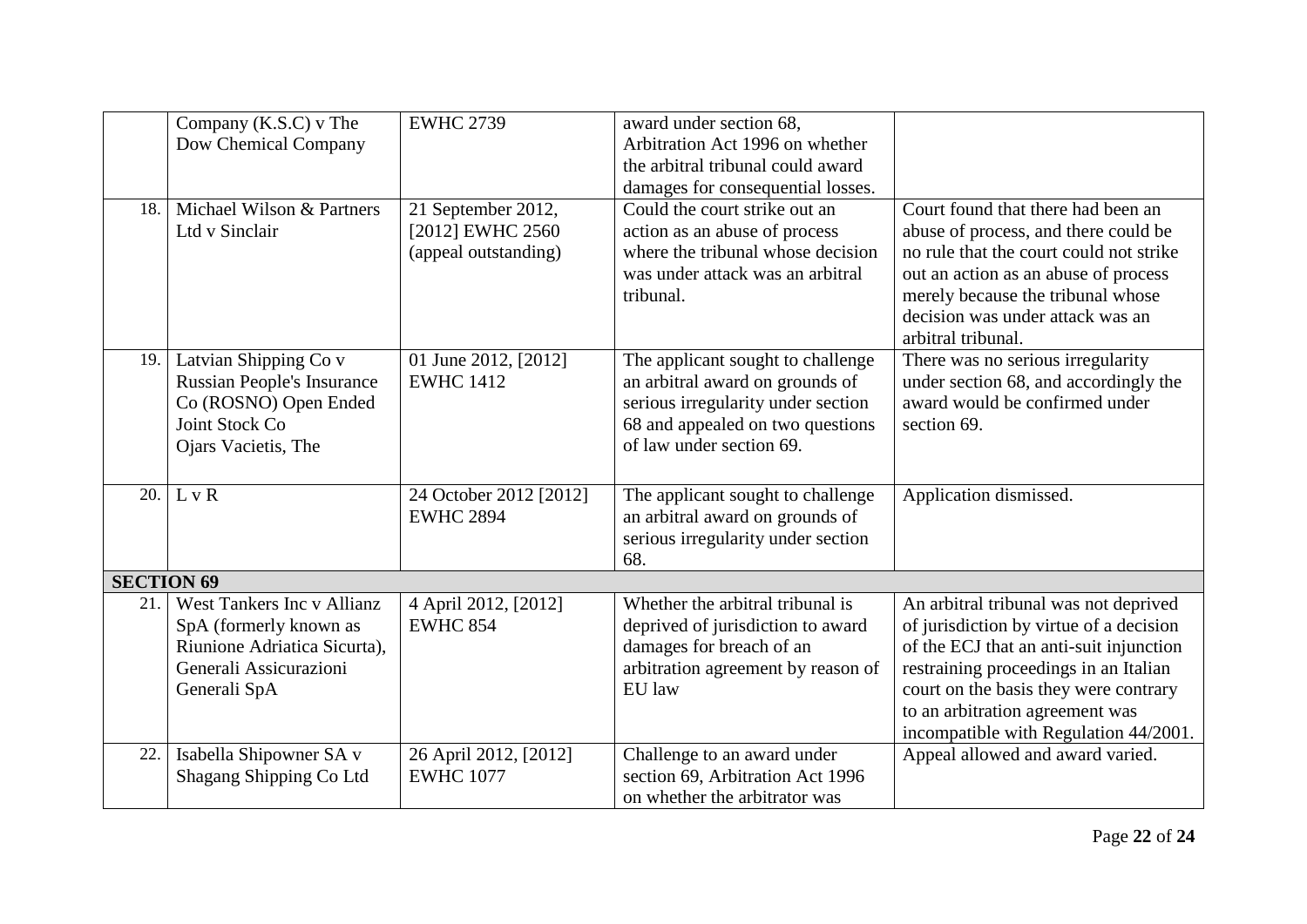|     |                               |                          | wrong as a matter of law; and         |                                       |
|-----|-------------------------------|--------------------------|---------------------------------------|---------------------------------------|
|     |                               |                          | under section 68, that there was      |                                       |
|     |                               |                          | serious irregularity as the           |                                       |
|     |                               |                          | arbitrator failed to give any, or any |                                       |
|     |                               |                          | sufficient, weight to the             |                                       |
|     |                               |                          | appellants' submissions (thus         |                                       |
|     |                               |                          | failing to comply with section 33,    |                                       |
|     |                               |                          | Arbitration Act 1996).                |                                       |
| 23. | MRI Trading AG v Erdenet      | 20 July 2012, [2012]     | Challenge to an award under           | Arbitration award set aside.          |
|     | Mining Corporation LLC        | EWHC 1988 (appeal        | section 69, Arbitration Act 1996      |                                       |
|     |                               | outstanding)             | on whether the arbitrator was         |                                       |
|     |                               |                          | wrong as a matter of law              |                                       |
| 24. | <b>DGM</b> Commodities Corp v | 18 July 2012, [2012]     | Challenge to an award under           | Appeal dismissed.                     |
|     | Sea Metropolitan S.A.         | <b>EWHC 1984</b>         | section 69, Arbitration Act 1996.     |                                       |
| 25. | Taokas Navigation SA v        | 11 July 2012, [2012]     | Challenge to an award under           | Application rejected.                 |
|     | Komrowski Bulk Shipping       | <b>EWHC 1888</b>         | section 69, Arbitration Act 1996      |                                       |
|     | KG (GmbH & Co), Kent          |                          | on whether by the terms of the        |                                       |
|     | Line International Ltd.,      |                          | charterparty construed in its         |                                       |
|     |                               |                          | factual context, the respondent       |                                       |
|     | Solym Carriers Ltd            |                          |                                       |                                       |
|     |                               |                          | accepted the risk of piracy in        |                                       |
|     |                               |                          | trading to Mombasa, Kenya.            |                                       |
| 26. | Metall Market OOO v           | 4 April 2012, [2012]     | Challenge to an award under           | Appeal allowed in part.               |
|     | Vitorio Shipping Company      | EWHC 844 (appeal         | section 69, Arbitration Act 1996.     |                                       |
|     | Limited                       | outstanding)             |                                       |                                       |
| 27. | Eitzen Bulk A/S v Ttmi Sarl   | 14 February 2012, [2012] | Challenge to an award under           | Appeal under section 69 dismissed.    |
|     |                               | <b>EWHC 202</b>          | section 69, Arbitration Act 1996,     | Application under section 70 noted as |
|     |                               |                          | and application for further reasons   | being out of time and hopeless.       |
|     |                               |                          | submitted under section 70(4).        |                                       |
| 28. | <b>Progress Bulk Carriers</b> | 17 February 2012, [2012] | Challenge to an award under           | Appeal dismissed, award upheld.       |
|     | Limited v Tube City IMS       | <b>EWHC 273</b>          | section 69, Arbitration Act 1996.     |                                       |
|     | L.L.C.                        |                          |                                       |                                       |
| 29. | ED & F Man Sugar Ltd v        | 23 October 2012, [2012]  | Challenge to an award under           | Appeal dismissed, award upheld.       |